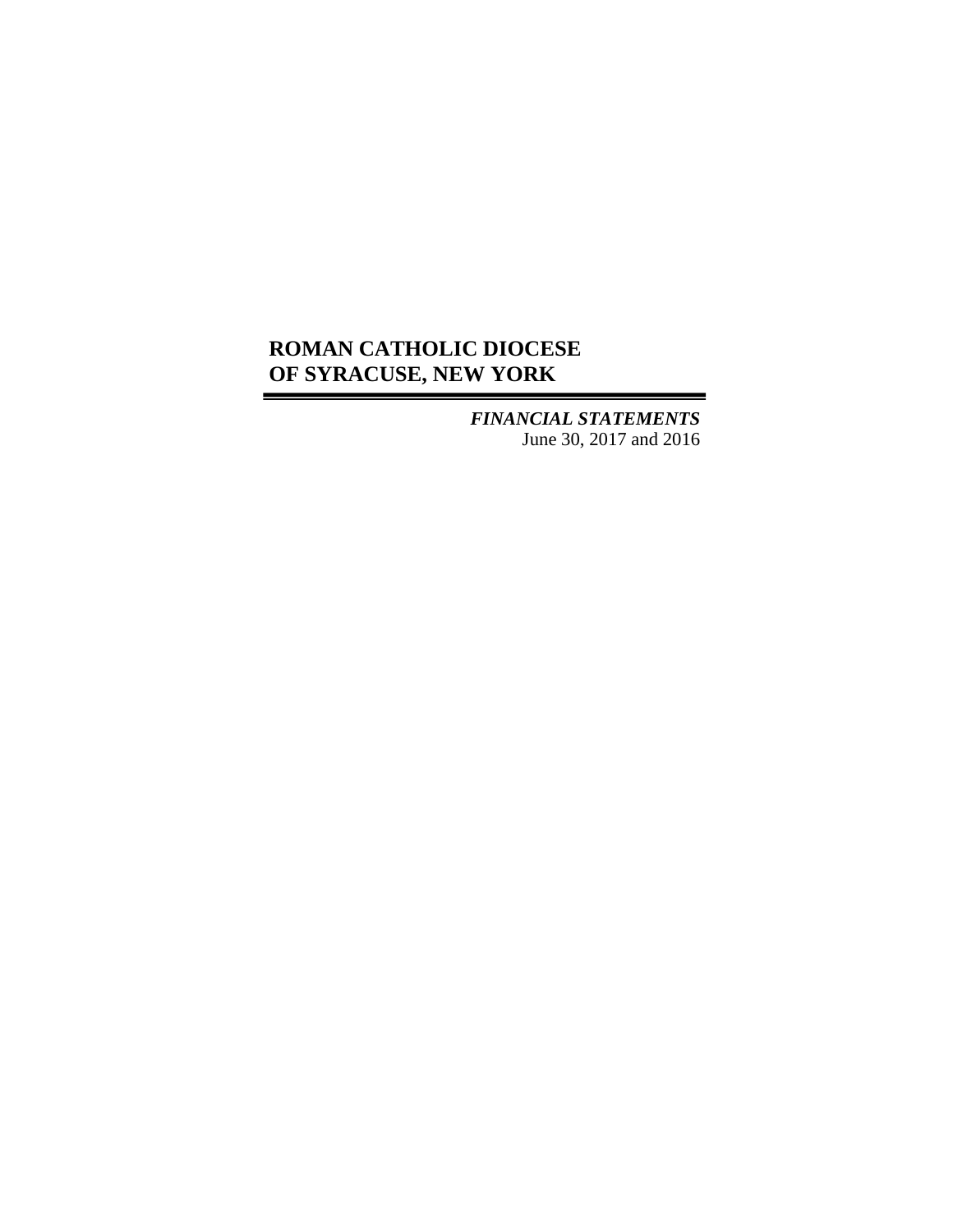# **Table of Contents**

# **ROMAN CATHOLIC DIOCESE OF SYRACUSE, NEW YORK**

| NOTES TO FINANCIAL STATEMENTS 7 7                                            |  |
|------------------------------------------------------------------------------|--|
|                                                                              |  |
| SCHEDULE OF INSURANCE FUND ACTIVITY 23                                       |  |
|                                                                              |  |
|                                                                              |  |
| SCHEDULES OF CENTRAL ADMINISTRATION SUPPORT SERVICES ____________________ 28 |  |
|                                                                              |  |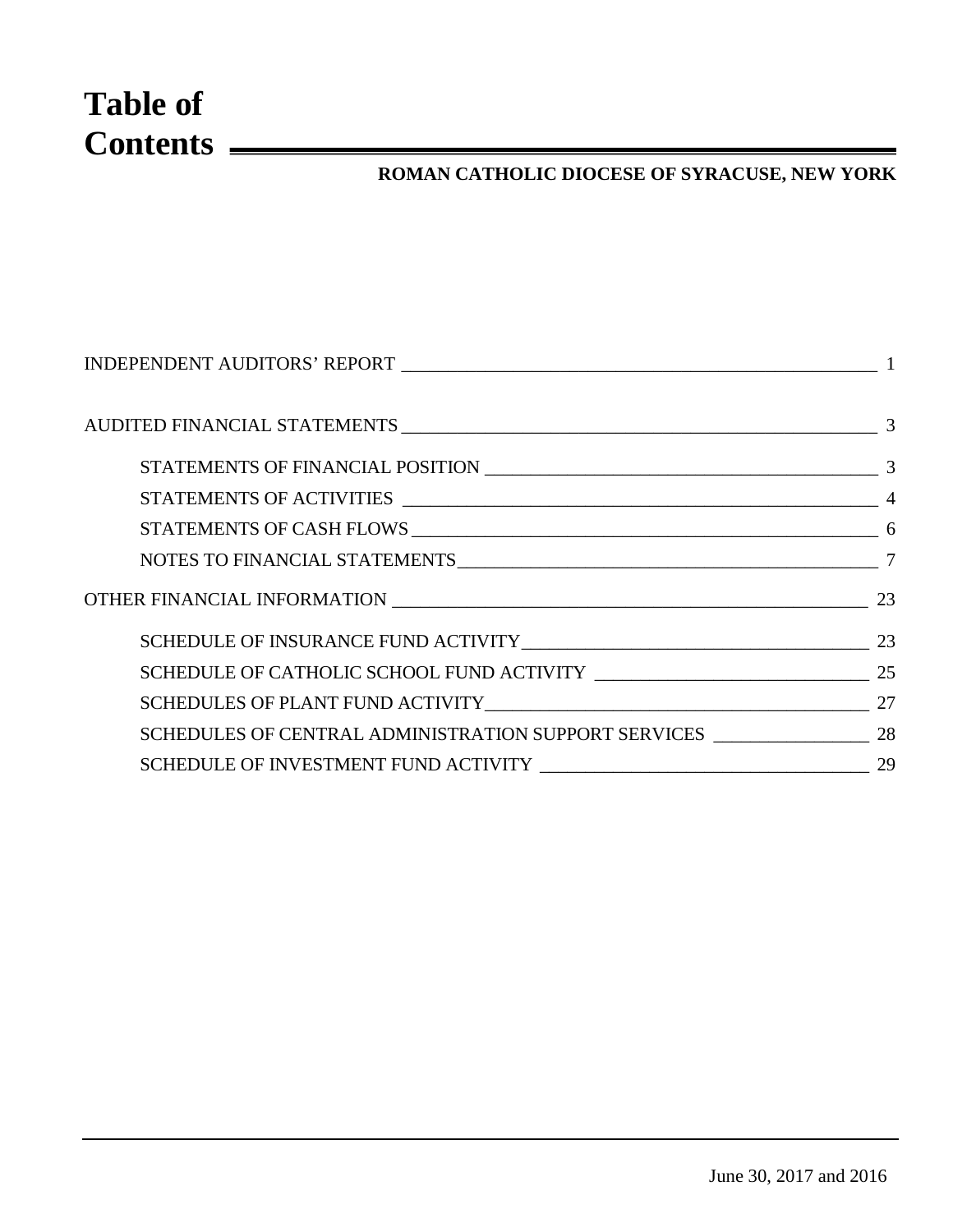

#### **INDEPENDENT AUDITORS' REPORT**

## **FINANCE COUNCIL ROMAN CATHOLIC DIOCESE OF SYRACUSE, NEW YORK**

#### **Report on the Financial Statements**

We have audited the accompanying financial statements of the **ROMAN CATHOLIC DIOCESE OF SYRACUSE, NEW YORK**, which comprise the statements of financial position as of June 30, 2017 and 2016, and the related statements of activities, and cash flows for the years then ended, and the related notes to the financial statements.

#### **Management's Responsibility for the Financial Statements**

Management is responsible for the preparation and fair presentation of these financial statements in accordance with accounting principles generally accepted in the United States of America; this includes the design, implementation, and maintenance of internal control relevant to the preparation and fair presentation of financial statements that are free from material misstatements, whether due to fraud or error.

#### **Auditor's Responsibility**

Our responsibility is to express an opinion on these financial statements based on our audits. We conducted our audits in accordance with auditing standards generally accepted in the United States of America. Those standards require that we plan and perform the audit to obtain reasonable assurance about whether the financial statements are free of material misstatement.

An audit involves performing procedures to obtain audit evidence about the amounts and disclosures in the financial statements. The procedures selected depend on the auditor's judgment, including the assessment of the risks of material misstatement of the financial statements, whether due to fraud or error. In making those risk assessments, the auditor considers internal control relevant to the entity's preparation and fair presentation of the financial statements in order to design audit procedures that are appropriate in the circumstances, but not for the purpose of expressing an opinion on the effectiveness of the entity's internal control. Accordingly, we express no such opinion. An audit also includes evaluating the appropriateness of accounting policies used and the reasonableness of significant accounting estimates made by management, as well as evaluating the overall presentation of the financial statements.

We believe that the audit evidence we have obtained is sufficient and appropriate to provide a basis for our audit opinion.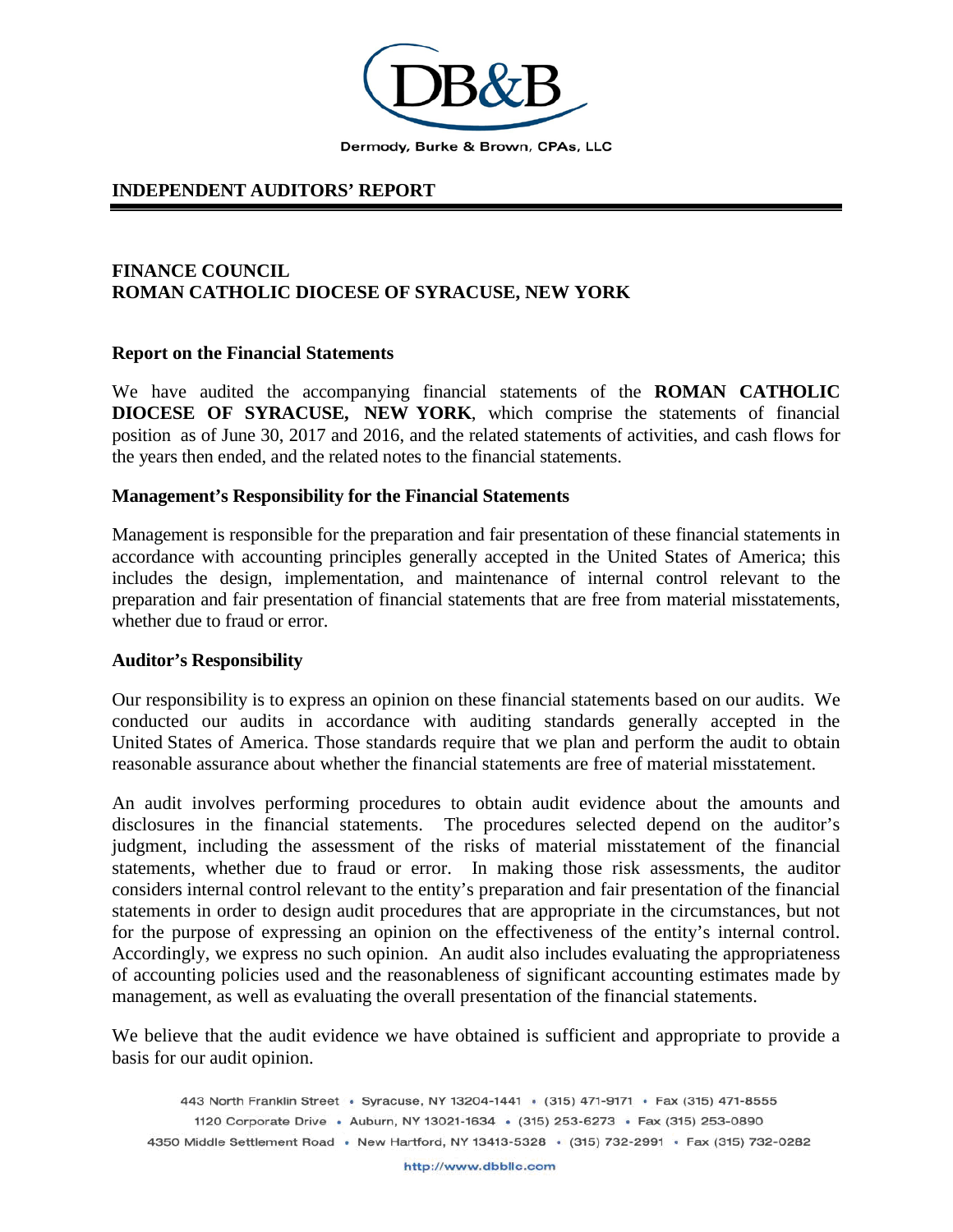## **Opinion**

In our opinion, the financial statements referred to above present fairly, in all material respects, the financial position of the Roman Catholic Diocese of Syracuse, New York as of June 30, 2017 and 2016, and the results of its operations and its cash flows for the years then ended in accordance with accounting principles generally accepted in the United States of America.

#### **Report on Supplementary Information**

Our audits were conducted for the purpose of forming an opinion on the financial statements as a whole. The accompanying information on pages 23 to 29 is presented for purposes of additional analysis and is not a required part of the financial statements. Such information is the responsibility of management and was derived from and relates directly to the underlying accounting and other records used to prepare the financial statements and certain additional procedures, including comparing and reconciling such information directly to the underlying accounting and other records used to prepare the financial statements or to the financial statements themselves, and other additional procedures in accordance with auditing standards generally accepted in the United States of America. In our opinion, the information is fairly stated in all material respects in relation to the financial statements taken as a whole.

Dermody, Burke & Brown

**DERMODY, BURKE & BROWN, CPAs, LLC**

Syracuse, New York

December 27, 2017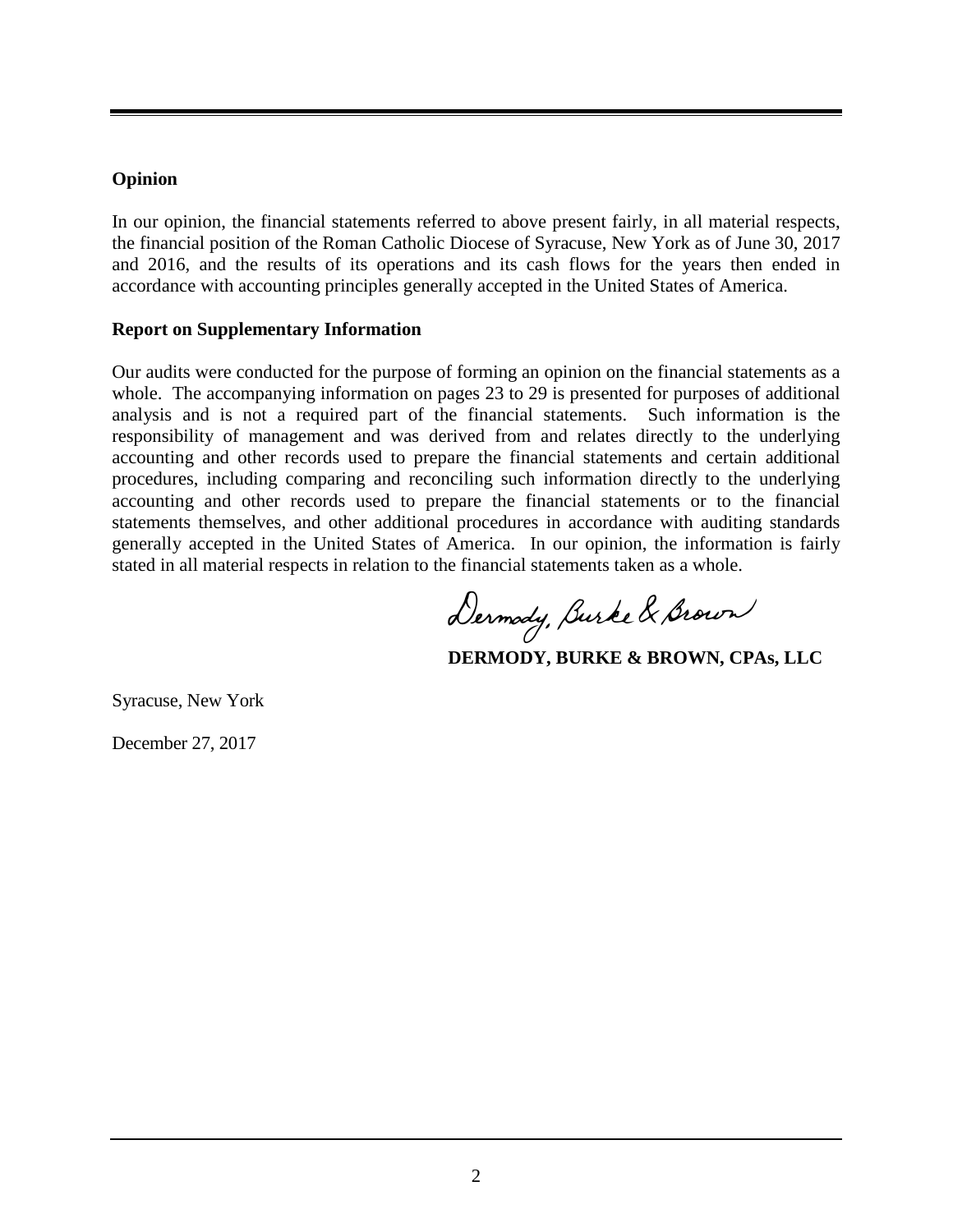## **STATEMENTS OF FINANCIAL POSITION**

June 30, 2017 and 2016

#### **ASSETS**

| 1,607,098  |
|------------|
| 1,845,859  |
| 342,192    |
| 591,397    |
|            |
| 35,620,900 |
| 5,550,264  |
| 350,230    |
| $\theta$   |
| 41,521,394 |
|            |
| 7,621,889  |
| 53,529,829 |
|            |

#### **LIABILITIES AND NET ASSETS**

| <b>LIABILITIES</b>                           |                 |               |
|----------------------------------------------|-----------------|---------------|
| <b>Accounts Payable and Accrued Expenses</b> | \$<br>975,015   | \$<br>782,038 |
| <b>Accrued Insurance Reserves</b>            | 6,502,623       | 6,903,074     |
| Deferred Income                              | 325,045         | 225,869       |
| Due to Affiliated Organizations              | 7,171,835       | 2,355,909     |
| <b>Liability for Custodial Accounts</b>      | 294,421         | 340,656       |
| Notes Payable                                | 2,500,000       | 4,160,000     |
| <b>Unfunded Pension Obligation</b>           | 23,179,606      | 31,204,137    |
| <b>Total Liabilities</b>                     | 40,948,545      | 45,971,683    |
| <b>NET ASSETS</b>                            |                 |               |
| Unrestricted                                 | 12,051,566      | 4,392,367     |
| <b>Temporarily Restricted</b>                | 0               | 3,165,779     |
| <b>Total Net Assets</b>                      | 12,051,566      | 7,558,146     |
| <b>TOTAL LIABILITIES AND NET ASSETS</b>      | 53,000,111<br>S | 53,529,829    |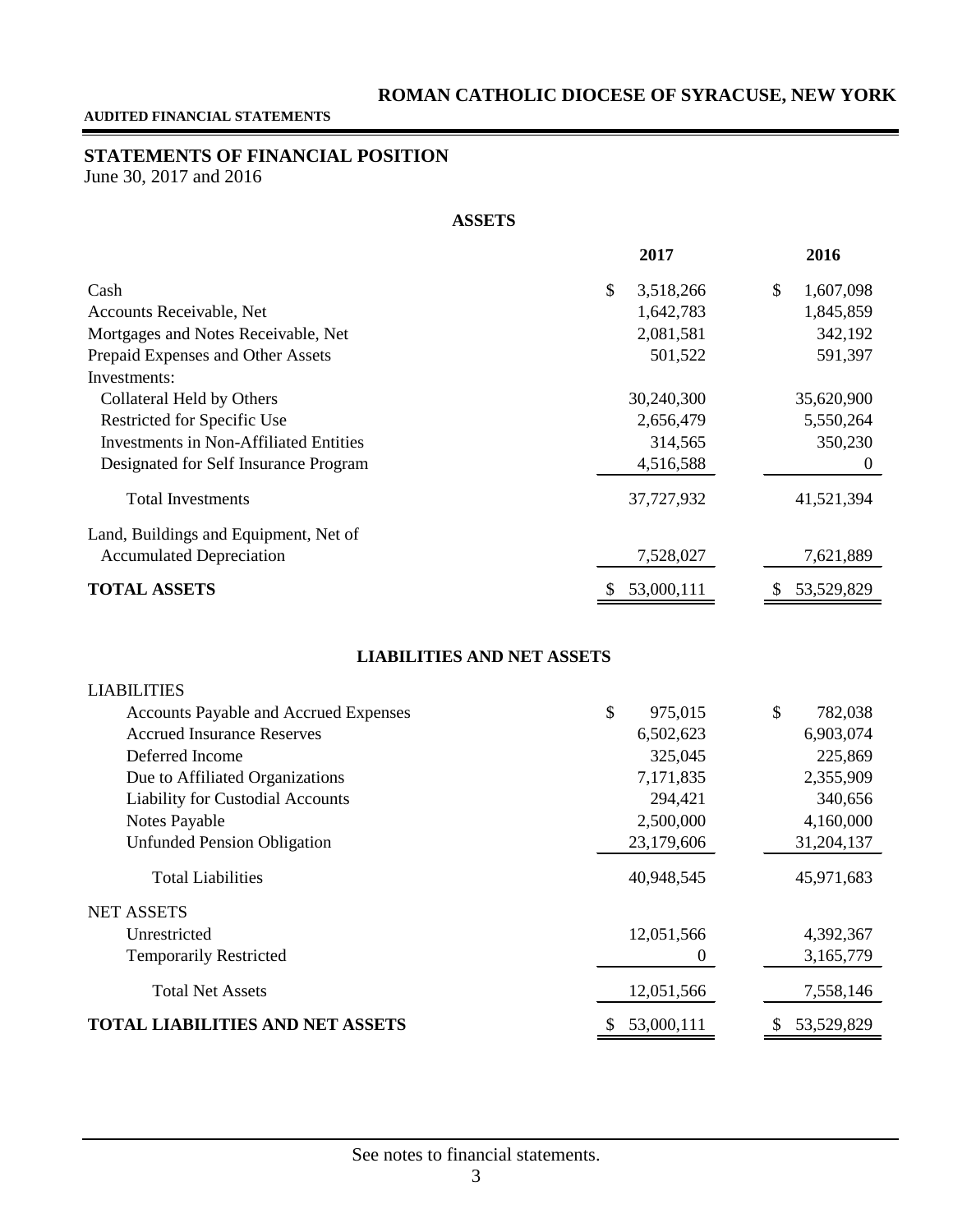## **STATEMENTS OF ACTIVITIES**

Years Ended June 30, 2017 and 2016

|                                                                 | 2017           | 2016          |
|-----------------------------------------------------------------|----------------|---------------|
| REVENUE AND SUPPORT                                             |                |               |
| Contributions                                                   | \$<br>557,005  | \$<br>669,876 |
| Hope Appeal Grant from Foundation                               | 4,166,448      | $\theta$      |
| Fees and Other Services                                         | 184,407        | 187,968       |
| Net Assets Released from Restriction - Hope Appeal              | $\overline{0}$ | 4,567,373     |
| Total Revenue and Support from Program Services                 | 4,907,860      | 5,425,217     |
| PROGRAM SERVICES                                                |                |               |
| Catholic School Fund Activity, Net                              | (43,676)       | (80, 553)     |
| Education                                                       | 965,044        | 1,065,323     |
| Catholic School Office Support                                  | 292,116        | 359,442       |
| <b>Community Service</b>                                        | 946,010        | 1,008,329     |
| Pastoral                                                        | 347,441        | 418,722       |
| Evangelization                                                  | 187,403        | 143,756       |
| <b>Hospital Ministry</b>                                        | 219,609        | 193,064       |
| Family and Respect for Life                                     | 277,863        | 282,830       |
| Youth and Young Adult                                           | 791,975        | 717,440       |
| <b>Retreat House</b>                                            | 25,000         | 49,100        |
| Communications                                                  | 312,161        | 412,394       |
| <b>Vicar for Parishes</b>                                       | 142,298        | 190,062       |
| Marriage Tribunal                                               | 65,397         | 67,486        |
| Other                                                           | 264,021        | 251,183       |
| <b>Total Program Service Expenses</b>                           | 4,792,662      | 5,078,578     |
| Change in Unrestricted Net Assets from Program Services         | 115,198        | 346,639       |
| <b>OPERATIONS</b>                                               |                |               |
| Syracuse Catholic Insurance Fund Activity, Net                  | 2,855,453      | 2,926,052     |
| Plant Fund Activity, Net                                        | (649, 655)     | (555, 364)    |
| Central Administration Support Activity, Net                    | (247, 977)     | (823, 529)    |
| <b>Total Operations</b>                                         | 1,957,821      | 1,547,159     |
| Change in Unrestricted Net Assets before Non-Operating Activity | 2,073,019      | 1,893,798     |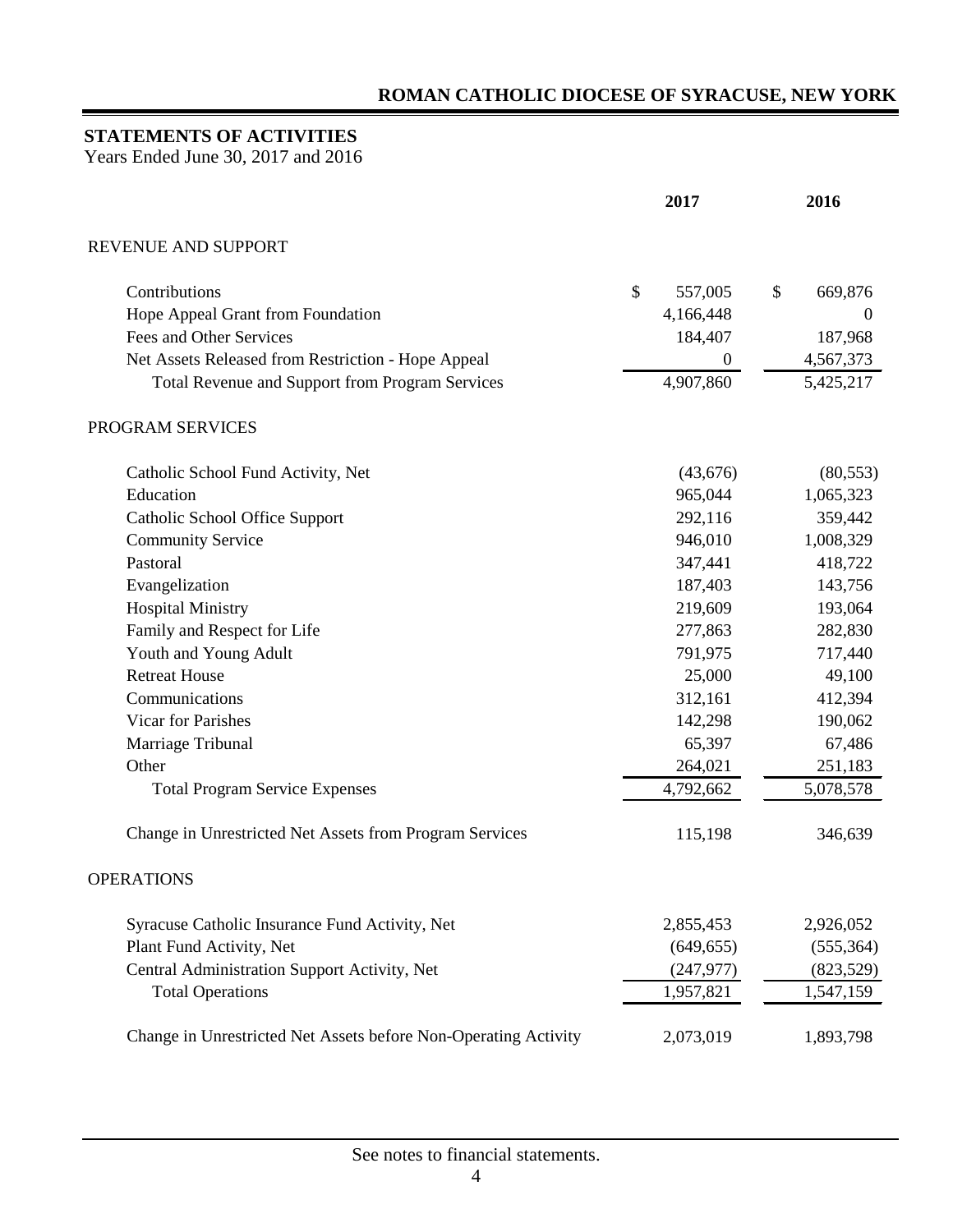## **STATEMENTS OF ACTIVITIES**

Years Ended June 30, 2017 and 2016

|                                                    | 2017             | 2016             |
|----------------------------------------------------|------------------|------------------|
| CHANGE IN UNRESTRICTED NET ASSETS BEFORE NON-      |                  |                  |
| OPERATING ACTIVITY                                 | \$<br>2,073,019  | 1,893,798<br>\$  |
| NON-OPERATING ACTIVITY                             |                  |                  |
| <b>Investment Fund - Net</b>                       | 3,474,876        | 483,904          |
| Lay Pension Plan Contributions                     | (4,231,736)      | (1,156,252)      |
| <b>Capital Contributions</b>                       | (313, 281)       | (571, 405)       |
| <b>Transfer to Foundation</b>                      | (71, 939)        | $\boldsymbol{0}$ |
| Depreciation                                       | (305, 383)       | (1, 134, 394)    |
| <b>Bad Debt Recoveries</b>                         | 75,252           | 193,831          |
| <b>Total Non-Operating Activity</b>                | (1,372,211)      | (2,184,316)      |
| Change in Unrestricted Net Assets before           |                  |                  |
| <b>Unfunded Pension Obligation Adjustment</b>      | 700,808          | (290,518)        |
| Unfunded Pension Obligation Adjustment             | 8,024,531        | (6,461,287)      |
| Change in Unrestricted Net Assets                  | 8,725,339        | (6,751,805)      |
| CHANGE IN TEMPORARILY RESTRICTED NET ASSETS        |                  |                  |
| Net Assets Released from Restriction - Hope Appeal | $\boldsymbol{0}$ | (4, 567, 373)    |
| Change in Temporarily Restricted Net Assets        | $\boldsymbol{0}$ | (4, 567, 373)    |
| <b>CHANGE IN NET ASSETS</b>                        | 8,725,339        | (11,319,178)     |
| Net Assets, Beginning of Year                      | 7,558,146        | 15,086,082       |
| <b>Transfer of Net Assets - Diocesan Schools</b>   | $\boldsymbol{0}$ | 470,425          |
| Land, Building and Equipment Restatement           | $\boldsymbol{0}$ | 3,320,817        |
| Transfer of Net Assets - Diocesan Foundation       | (4,231,919)      | $\overline{0}$   |
| Net Assets, End of Year                            | 12,051,566       | 7,558,146<br>\$  |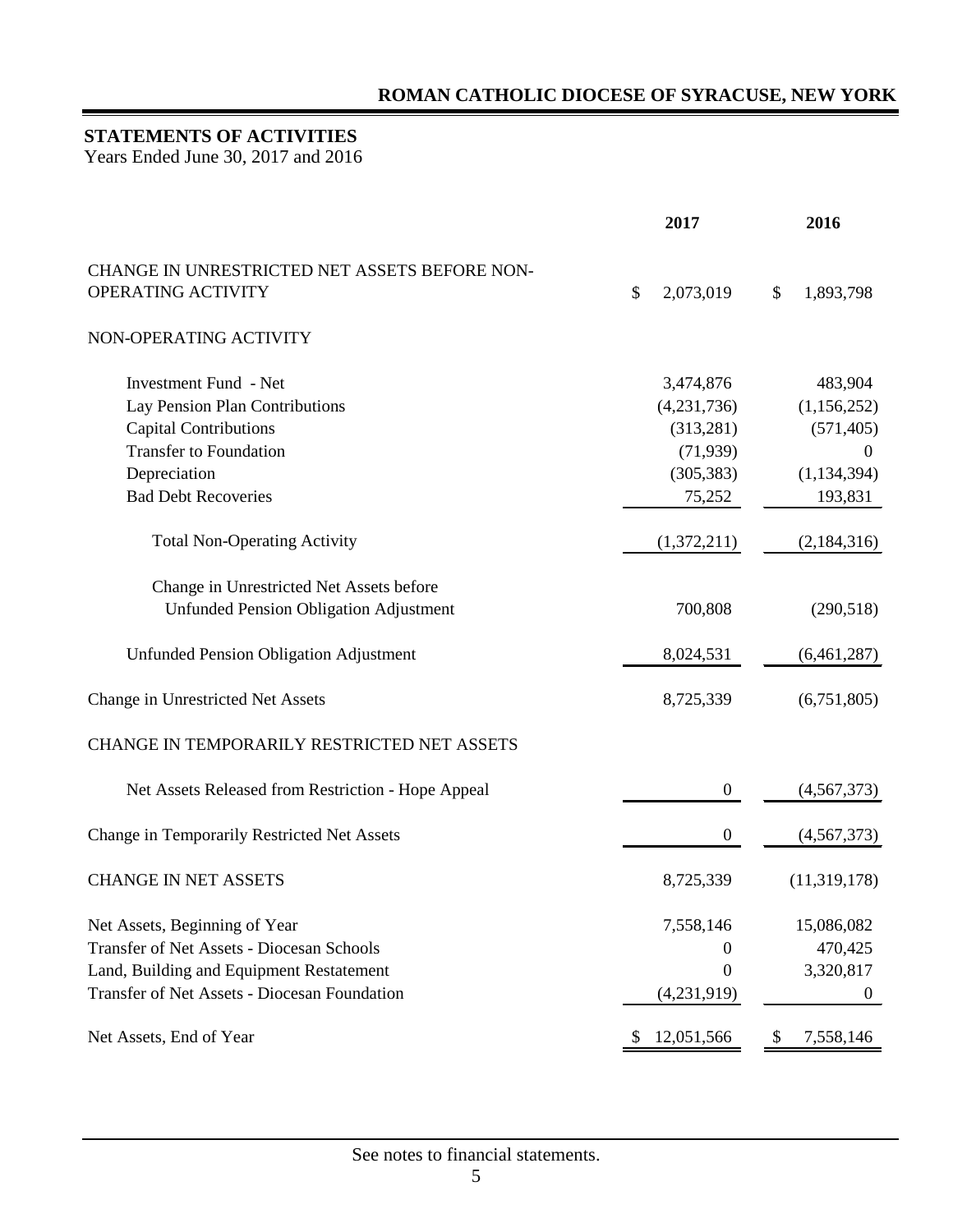## **STATEMENTS OF CASH FLOWS**

Years Ended June 30, 2017 and 2016

|                                                          | 2017            | 2016               |
|----------------------------------------------------------|-----------------|--------------------|
| CASH FLOWS FROM OPERATING ACTIVITIES                     |                 |                    |
| Change in Net Assets                                     | \$<br>8,725,339 | \$<br>(11,319,178) |
| Adjustments to Reconcile Change in Net Assets to         |                 |                    |
| Net Cash Provided By (Used In) Operating Activities:     |                 |                    |
| Depreciation Expense                                     | 305,383         | 1,134,394          |
| <b>Unrealized Loss on Investments</b>                    | 3,608,879       | 425,467            |
| <b>Realized Gain on Investments</b>                      | (6,579,988)     | (193, 959)         |
| <b>Bad Debt Recoveries</b>                               | (82, 876)       | (193, 831)         |
| <b>Unfunded Pension Obligation Adjustment</b>            | (8,024,531)     | 6,461,287          |
| Pension Plan Contribution Paid Directly from Investments | 2,600,000       | $\theta$           |
| Donated Land                                             | (92,000)        | $\boldsymbol{0}$   |
| (Increase) Decrease in Operating Assets:                 |                 |                    |
| <b>Accounts Receivable</b>                               | 285,952         | 1,864,761          |
| <b>Unconditional Promises to Give</b>                    | $\Omega$        | 563,255            |
| Prepaid Expenses and Other Assets                        | 89,875          | 101,882            |
| Increase (Decrease) in Operating Liabilities:            |                 |                    |
| Accounts Payable and Accrued Expenses                    | 192,977         | (983, 048)         |
| <b>Accrued Insurance Reserves</b>                        | (400, 451)      | (57, 915)          |
| Deferred Income                                          | 99,176          | 162,881            |
| Due to Affiliated Organizations                          | 584,007         | 1,895,771          |
| Liability for Custodial Accounts                         | (46, 235)       | 33,480             |
| Net Cash Provided By (Used In) Operating Activities      | 1,265,507       | (104, 753)         |
| CASH FLOWS FROM INVESTING ACTIVITIES                     |                 |                    |
| <b>Building and Equipment Additions</b>                  | (140, 888)      | (1,639,176)        |
| Proceeds from Disposal of Vehicle                        | 4,500           | $\Omega$           |
| <b>Investment Activity - Net</b>                         | (302, 859)      | (1,906,960)        |
| Notes and Mortgage Receivables - Net Change              | (46, 024)       | (229, 204)         |
| Net Cash Used In Investing Activities                    | (485, 271)      | (3,775,340)        |
| CASH FLOWS FROM FINANCING ACTIVITIES                     |                 |                    |
| Proceeds from Notes Payable                              | 3,290,932       | 4,160,000          |
| Payments on Notes Payable                                | (2,160,000)     | $\boldsymbol{0}$   |
| Net Cash Provided By Financing Activities                | 1,130,932       | 4,160,000          |
| Net Change in Cash                                       | 1,911,168       | 279,907            |
| Cash, Beginning of Year                                  | 1,607,098       | 1,327,191          |
| Cash, End of Year                                        | \$<br>3,518,266 | \$<br>1,607,098    |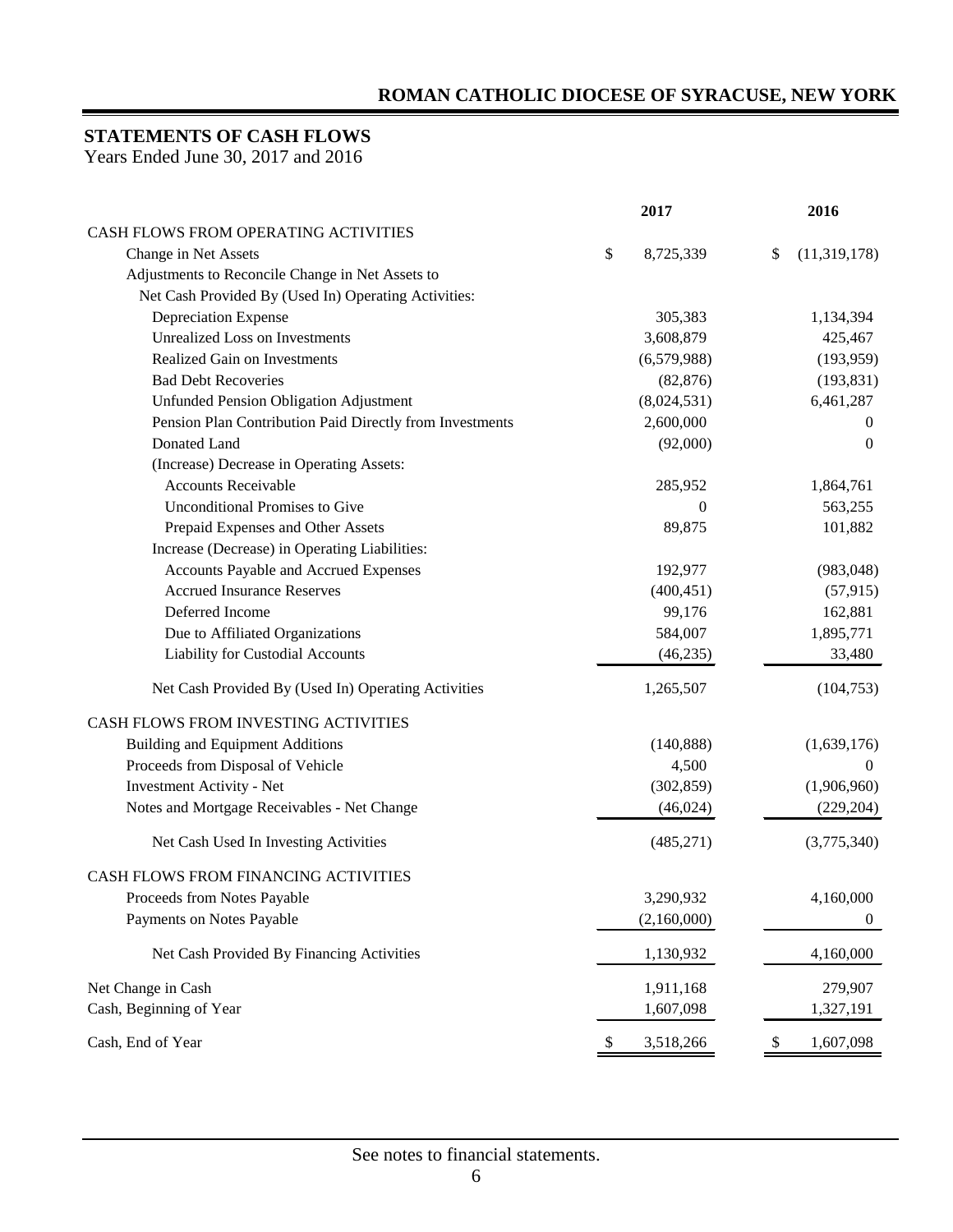## **NOTE 1 – NATURE OF OPERATIONS**

The Roman Catholic Diocese of Syracuse, New York (the "Diocese") was established on October 28, 1886 to serve the Catholic Community in Central and South Central New York. The Diocese serves approximately 238,000 Catholics residing in the following seven New York State counties: Broome, Chenango, Cortland, Madison, Oneida, Onondaga and Oswego. The primary activity of the Diocese is to provide support to the other independent legal entities of the Diocese in their overall strategic objective of Evangelizing.

## **NOTE 2 – SIGNIFICANT ACCOUNTING POLICIES**

## **Financial Statement Presentation**

The financial statements include the administrative and program offices of the Roman Catholic Diocese of Syracuse. On July 1, 2015, Trinity Catholic, Rome Catholic and St. Patrick's schools were moved into the programs of the Diocese and net assets of \$470,425 were transferred to the Diocese. The financial statements reflect the activities of the schools for years ended June 30, 2017 and 2016.

## **Basis of Accounting**

The financial statements are prepared on the accrual basis of accounting. The Diocese reports information regarding its financial position and activities according to three classes of net assets: unrestricted net assets, temporarily restricted net assets and permanently restricted net assets. There are no permanently restricted net assets as of June 30, 2017 and 2016. Temporarily restricted net assets are those whose use by the Diocese has been limited by donors to a specific time period or purpose.

## **Cash and Cash Equivalents**

For purposes of the statements of cash flows, the Diocese uses the indirect method of reporting net cash flows from operating activities and considers all short-term investments with an original maturity of three months or less to be cash equivalents. At June 30, 2017 and 2016, there were no cash equivalents included in cash.

The Diocese places its operating cash holdings with several financial institutions and thus all cash held in excess of the FDIC insurable limit is subject to the solvency of those particular financial institutions. From time to time throughout the year bank balances exceeded insurance limits and management considered those circumstances to be a normal business risk.

#### **Investments**

The Diocese reports investments at fair value. Fair value is determined principally on the basis of quoted market prices. Investment income or loss (including realized and unrealized gains and losses on investments, interest and dividends) in included in the net change in net assets.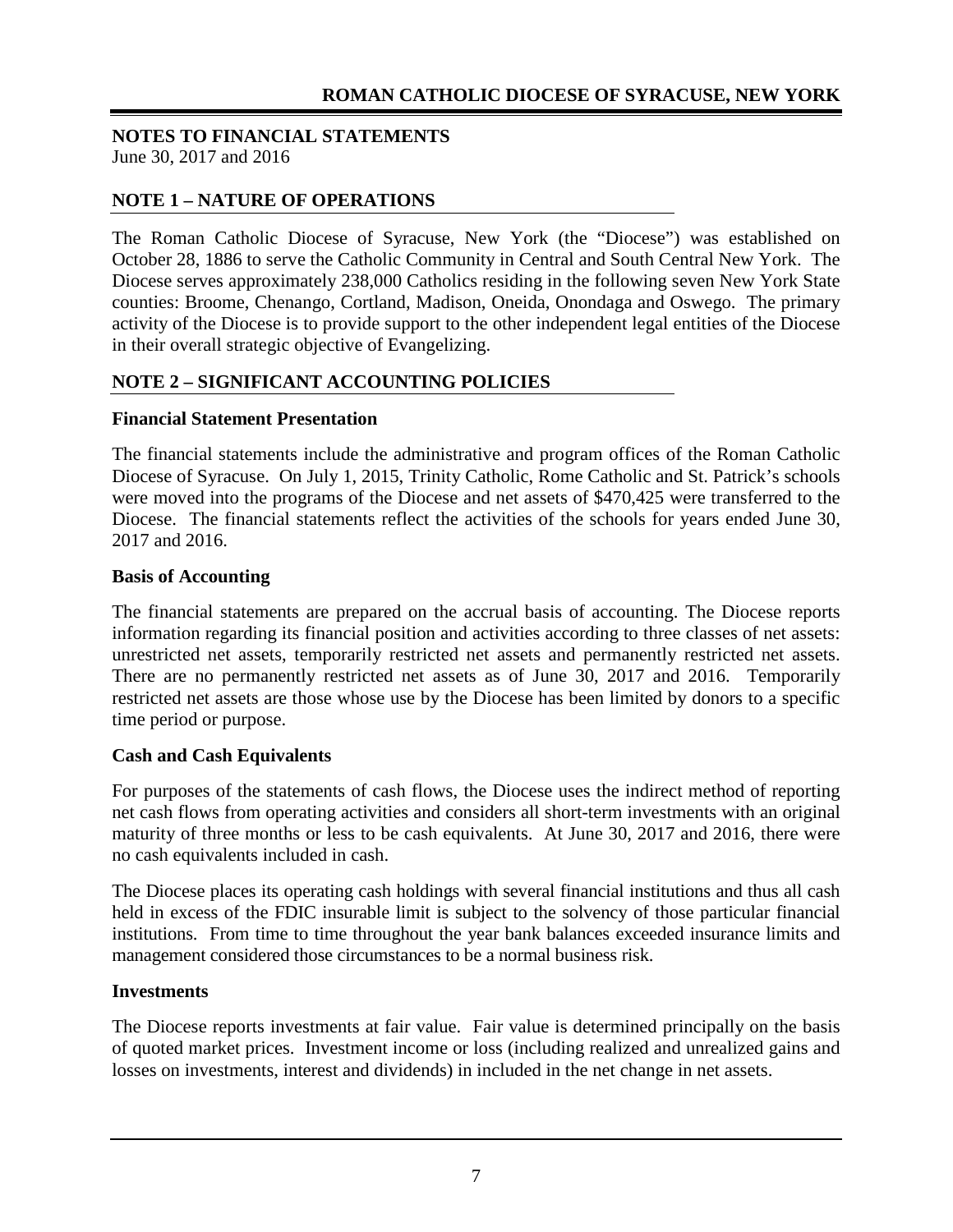#### **NOTES TO FINANCIAL STATEMENTS** June 30, 2017 and 2016

## **NOTE 2 – SIGNIFICANT ACCOUNTING POLICIES** – Continued

#### **Investments** – Continued

Investments are exposed to various risks, such as interest rate, market and credit risks. Due to the level of risk associated with certain investment securities and obligations and the level of uncertainty related to changes in the value of these investments, it is at least reasonably possible that changes in risk in the near term would materially affect the amounts reported in the statements of financial position and the statements of activities.

Investment designations are as follows:

• Collateral Held by Others – This consists of the maximum amount of investments required to meet bank requirements for debt agreements. The table below outlines the maximum collateral required and collateral pledged. See also Notes 8 and 9.

**2017**

| <b>Description</b>              | Debt Available   | <b>Maximum</b><br><b>Collateral</b><br><b>Required</b> | Outstanding<br>Debt at June 30 | <b>Collateral</b><br><b>Required at</b><br>June 30 |
|---------------------------------|------------------|--------------------------------------------------------|--------------------------------|----------------------------------------------------|
| Portfolio Loan Account Facility | \$<br>10,000,000 | \$<br>16,000,000                                       | \$<br>$\Omega$                 | \$<br>$\Omega$                                     |
| Letters of Credit               | 6,540,300        | 6,540,300                                              | $\mathbf{0}$                   | 6,540,300                                          |
| Line-of-Credit                  | 2,500,000        | 3,850,000                                              | $\mathbf{0}$                   | $\overline{0}$                                     |
| Term Loan                       | 2,500,000        | 3,850,000                                              | 2,500,000                      | 3,850,000                                          |
| Total                           | 21,540,300       | \$<br>30.240.300                                       | \$<br>2,500,000                | \$<br>10,390,300                                   |

**2016**

| <b>Description</b>                                   | Debt Available          | <b>Maximum</b><br><b>Collateral</b><br><b>Required</b> | Outstanding<br>Debt at June 30 | <b>Collateral</b><br><b>Required at</b><br>June 30 |
|------------------------------------------------------|-------------------------|--------------------------------------------------------|--------------------------------|----------------------------------------------------|
| Portfolio Loan Account Facility<br>Letters of Credit | 10,000,000<br>6,540,300 | 16,000,000<br>S<br>19,620,900                          | \$<br>4,160,000                | 6,656,000<br>19,620,900                            |
| Total                                                | 16,540,300              | 35,620,900                                             | \$<br>4,160,000                | 26,276,900                                         |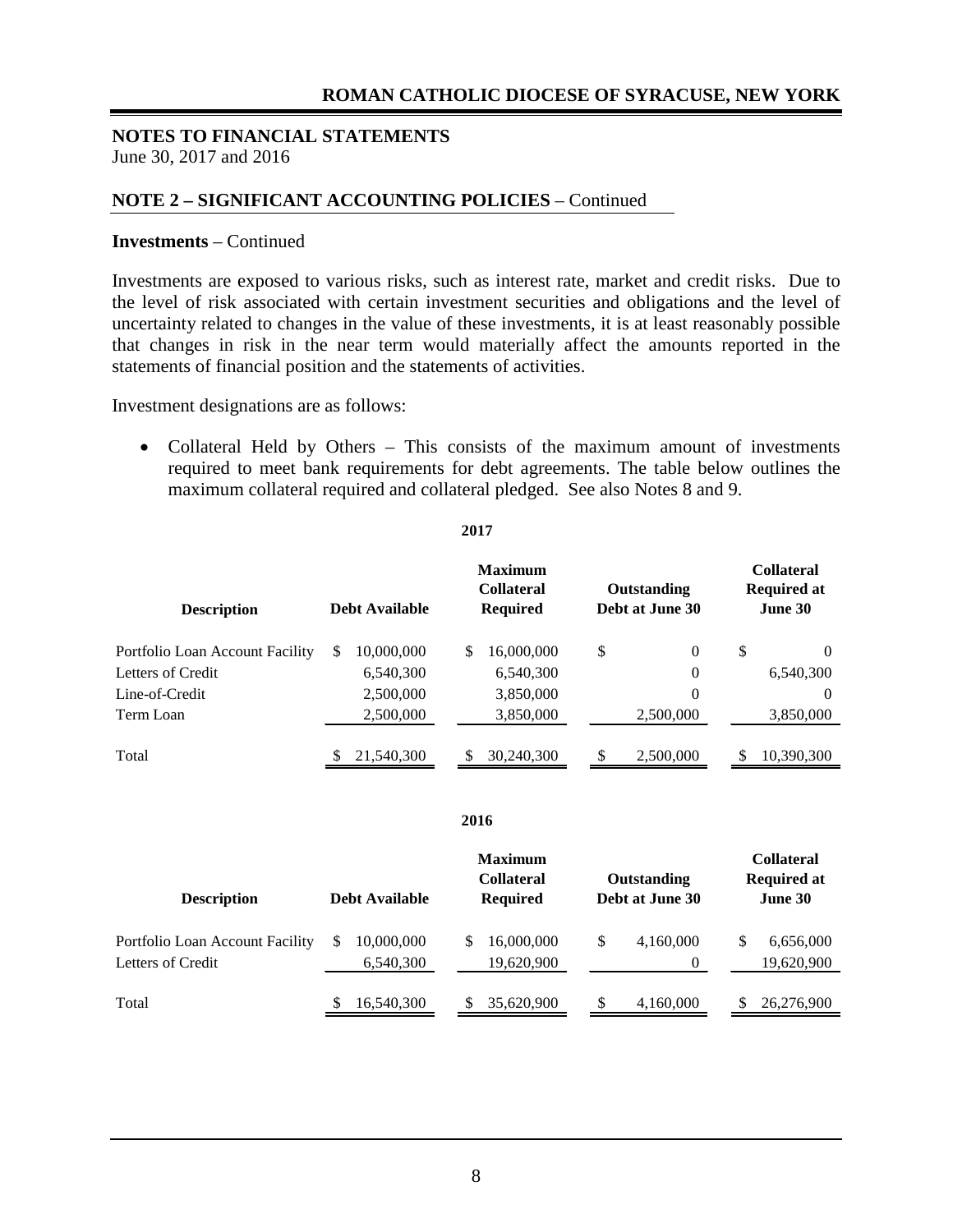#### **NOTES TO FINANCIAL STATEMENTS** June 30, 2017 and 2016

## **NOTE 2 – SIGNIFICANT ACCOUNTING POLICIES** – Continued

#### **Investments** – Continued

- Restricted for Specific Use This consists mainly of investments restricted for Hope Appeal Ministries, the elementary schools and various other departments with the Diocese.
- Investments in Non-Affiliated Entities This consists of investments in the National Catholic Risk Retention Group, Inc. and the D.W. Barry Foundation.
- Self-Insurance Program This consists of investments designated for potential uninsured losses.

## **Non-Cash Investing and Financing Activities**

At June 30, 2017 and 2016, non-cash investing and financing activities are as follows:

|                                                          | 2017           | 2016    |
|----------------------------------------------------------|----------------|---------|
| Proceeds from Note Payable Deposited into                |                |         |
| Investments                                              | 1,000,000<br>S | \$<br>0 |
| <b>Investments Used to Pay Down Notes Payable</b>        | (5,500,000)    | 0       |
| Proceeds from Note Payable to Pay Financing Fees         | 2,934          | 0       |
| Proceeds from Note Payable Loaned to Affiliate           | 1,706,134      |         |
| <b>Total Non-Cash Investing and Financing Activities</b> | (2,790,932)    | \$      |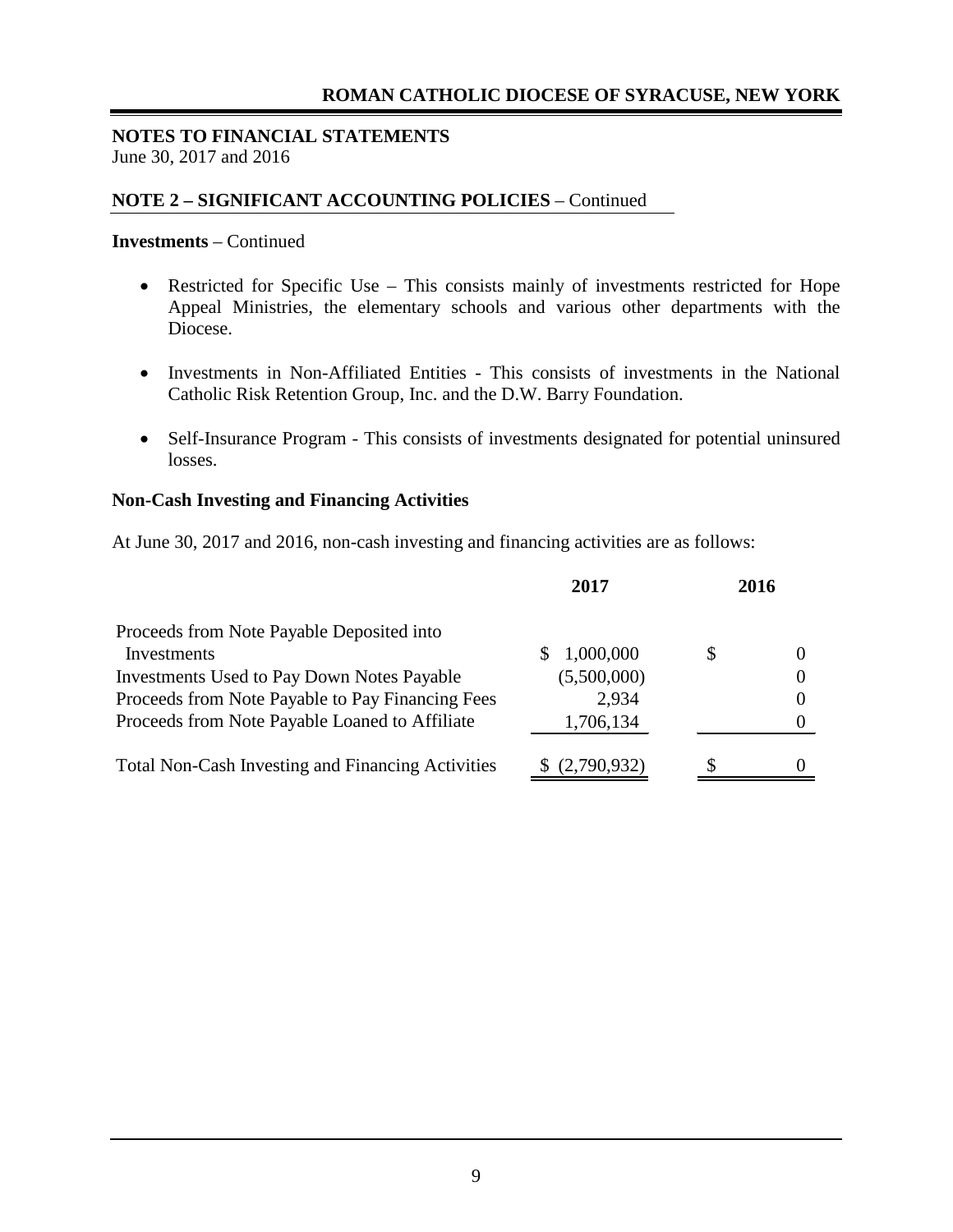## **NOTE 2 – SIGNIFICANT ACCOUNTING POLICIES** – Continued

## **Land, Buildings and Equipment**

Land, buildings and equipment are capitalized at cost when purchased or at fair value at date of donation. Depreciation on buildings and equipment is calculated using the straight-line method over the estimated useful life of the respective asset. Prior to July 1, 2016, all acquisitions of land, buildings and equipment in excess of \$5,000 and all expenditures for repairs and maintenance, renewals and betterments that materially prolong the useful lives of assets are capitalized. This amount was increased to \$25,000 beginning July 1, 2016. Maintenance and repairs are charged to expense when incurred.

## **Contributions**

The Diocese recognizes contributions received as either unrestricted, temporarily restricted, or permanently restricted support depending on the existence and/or nature of any donor restrictions. Unconditional promises to give cash and other assets are reported at fair value at the date the promise is received, which is then treated as cost. The gifts are reported as either temporarily or permanently restricted support if they are received with donor stipulations that limit the use of the donated assets. When a donor restriction expires, that is, when a stipulated time restriction ends or purpose restriction is accomplished, temporarily restricted net assets are reclassified from restrictions. Donor restricted contributions whose restrictions are met within the same year as received are reflected in the accompanying financials statements as unrestricted contributions.

#### **Use of Estimates**

The preparation of financial statements in conformity with generally accepted accounting principles requires management to make estimates and assumptions that affect reported amounts of assets and liabilities and disclosure of contingent assets and liabilities at the date of the financial statements and the reported amounts of revenues and expenses during the reporting period. Accordingly, actual results could differ from those estimates.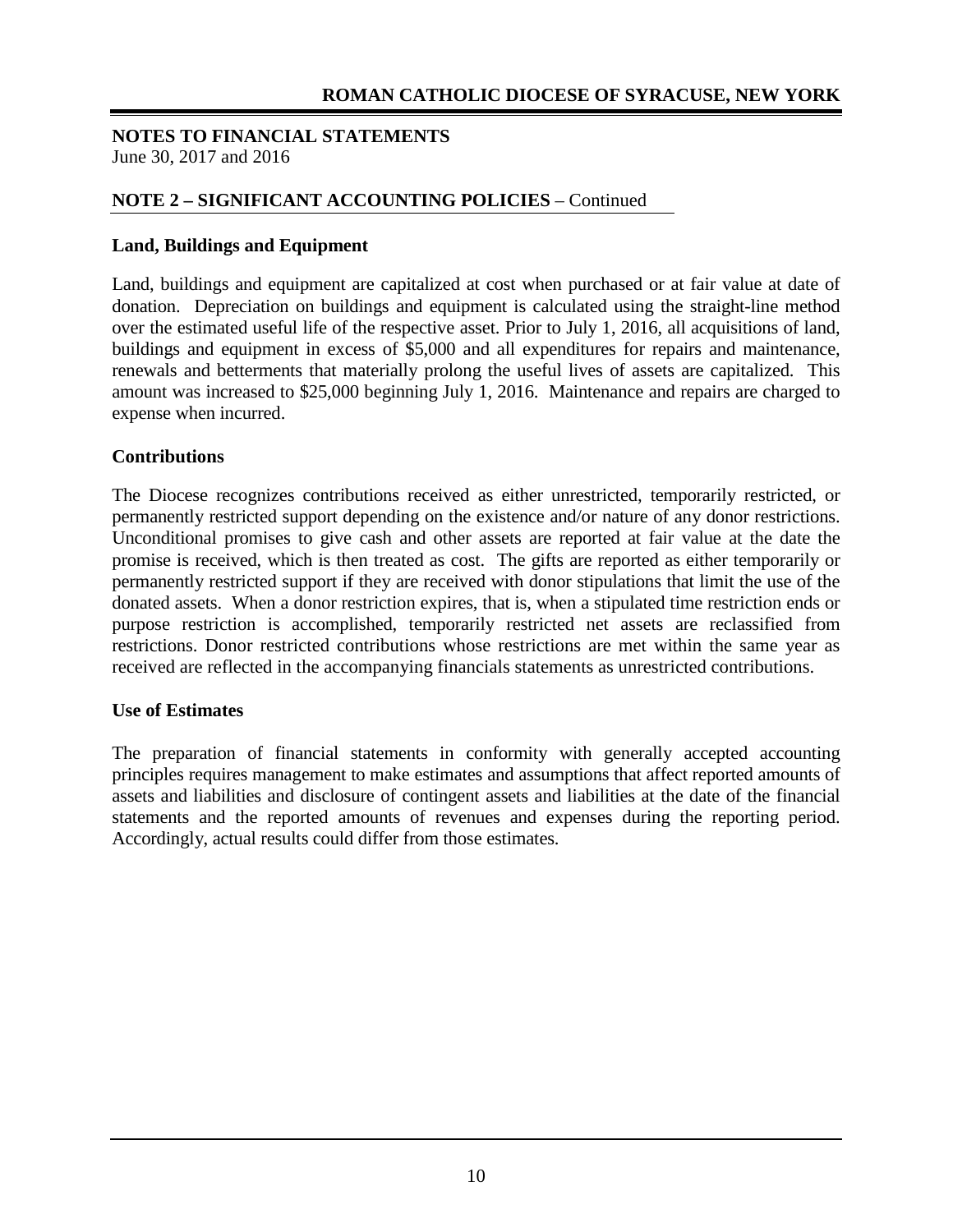#### **NOTES TO FINANCIAL STATEMENTS** June 30, 2017 and 2016

## **NOTE 2 – SIGNIFICANT ACCOUNTING POLICIES** – Continued

#### **Tax Exempt Status**

No provision for income taxes is required since the Diocese is exempt from federal income tax under provisions of Section  $501(c)(3)$  of the Internal Revenue Code. Accordingly, and under similar requirements of New York State law, no provision has been made for federal or state taxes.

Management is not aware of any unrelated business activities that may be subject to unrelated business income tax or any activities that would jeopardize the Diocese's tax exempt status.

#### **Reclassifications**

Certain 2016 amounts have been reclassified to conform with the 2017 financial statement presentation. Total assets, liabilities, and net assets are unchanged due to the reclassification.

#### **Subsequent Events**

Management has evaluated subsequent events through December 27, 2017, which is the date the financial statements were available to be issued.

#### **NOTE 3 – ACCOUNTS RECEIVABLE**

Accounts receivable consist mainly of amounts due for insurance premiums and program services provided to participating Diocesan entities. An allowance for uncollectible accounts is maintained, which is based on management's assessment of the collectability of accounts receivable. The allowance for uncollectible accounts was \$997,456 and \$1,207,123 at June 30, 2017 and 2016, respectively.

#### **NOTE 4 – MORTGAGES AND NOTES RECEIVABLE**

Mortgages and notes receivable consist of loans to Diocesan entities at various interest rates and terms of repayment. An allowance for uncollectible accounts is maintained, which is based on management's assessment of the collectability of mortgages and notes receivable. The allowance for uncollectible accounts was \$735,155 and \$1,193,926 at June 30, 2017 and 2016, respectively. See also Note 9.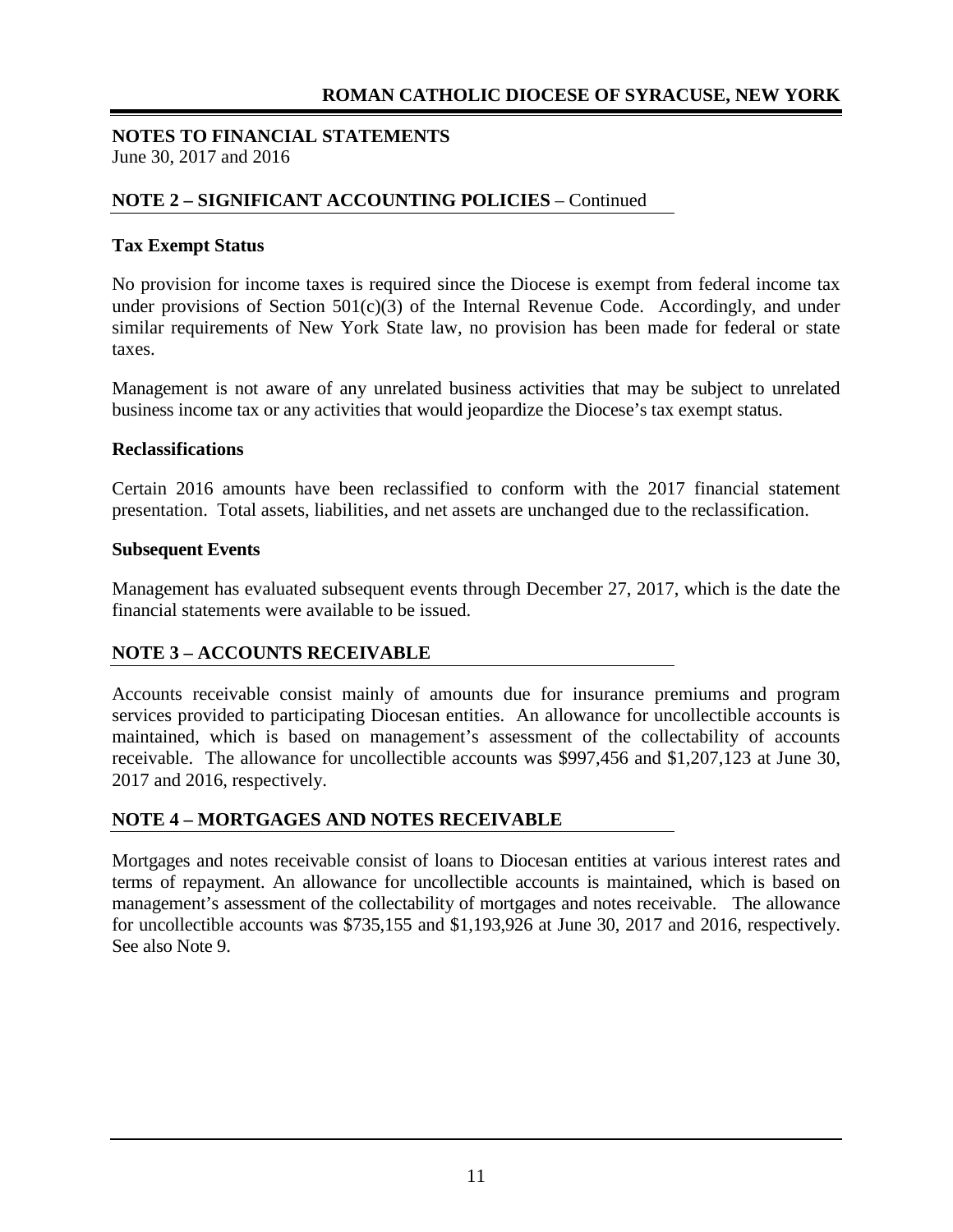## **NOTE 5 – INVESTMENTS**

The Diocese's investments consist of corporate equity securities, government and corporate bonds, exchange-traded and closed-ended funds, and cash equivalents. These investments are subject to market and credit risks due to changes in market conditions and interest rates. Corporate equity securities are subject to market value changes associated with publicly held equity securities. Government and corporate values will fluctuate due to interest rate changes. The Diocese utilizes the services of outside money managers for the majority of its investments.

Investments by category are summarized below:

|                                                    | <b>Fair Value</b> |                           |  |
|----------------------------------------------------|-------------------|---------------------------|--|
|                                                    | 2017              | 2016                      |  |
| <b>Cash Equivalents</b>                            | \$<br>5,819,576   | $\mathbb{S}$<br>1,890,178 |  |
| <b>Equity Securities</b>                           | 12,773,541        | 5,194,299                 |  |
| Governmental and Corporate Bonds                   | 8,022,339         | 10,102,375                |  |
| Exchange-Traded and Closed-Ended Funds             | 8,117,458         | 21,799,868                |  |
| <b>Other Investments</b>                           | 2,995,018         | 2,534,674                 |  |
| Total                                              | \$37,727,932      | \$41,521,394              |  |
| Net investment activity consists of the following: |                   |                           |  |
|                                                    | 2017              | 2016                      |  |
| Dividends and Interest                             | \$<br>816,466     | 1,030,318<br>\$           |  |
| <b>Realized Gain</b>                               | 6,579,988         | 193,959                   |  |
| <b>Investment and Affiliation Fees</b>             | (274, 590)        | (265, 416)                |  |
| <b>Unrealized Loss</b>                             | (3,608,879)       | (425, 467)                |  |
| Total                                              | 3,512,985         | 533,394                   |  |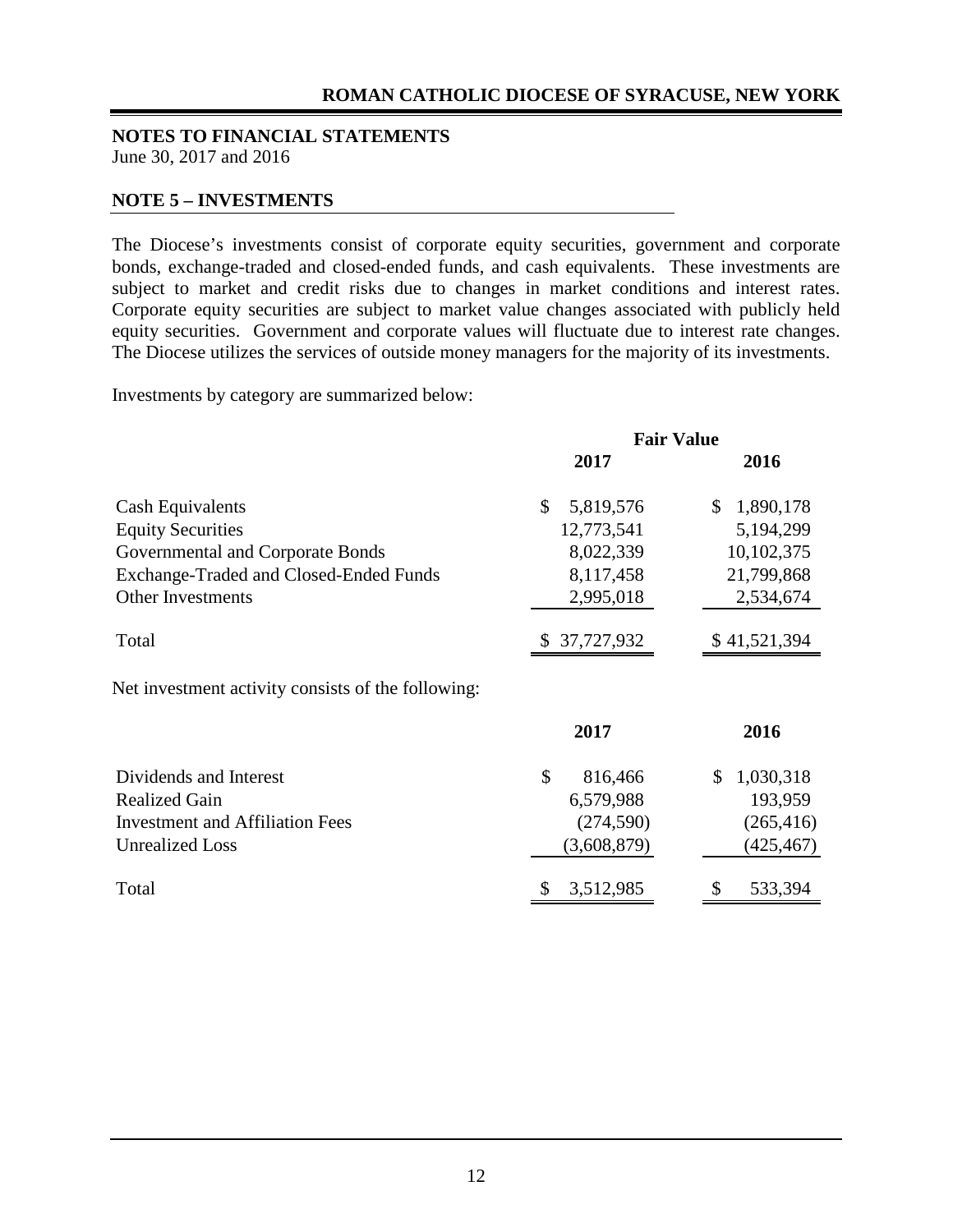#### **NOTES TO FINANCIAL STATEMENTS** June 30, 2017 and 2016

## **NOTE 5 – INVESTMENTS** – Continued

#### **Fair Value Measurements**

Guidance provided by the Financial Accounting Standards Board defines fair value as the price that would be received to sell an asset or paid to transfer a liability in an orderly transaction between market participants at the measurement date. When measuring fair value, a fair value hierarchy gives the highest priority to quoted prices in active markets for identical assets or liabilities (Level 1) and the lowest priority to unobservable inputs (Level 3). Inputs are broadly defined as assumptions market participants would use in pricing an asset or liability. The three levels of the fair value hierarchy are described below:

- Level 1 Quoted prices in active markets for identical assets or liabilities.
- Level 2 Observable inputs other than quoted prices included in Level 1, such as quoted prices for similar assets and liabilities in active markets; quoted prices for identical or similar assets and liabilities in markets that are not active; or other inputs that are observable or can be corroborated by observable market data.
- Level 3 Unobservable inputs that are supported by little or no market activity and that are significant to the fair value of the assets or liabilities. This includes certain pricing models, discounted cash flow methodologies and similar techniques that use significant unobservable inputs.

At June 30, 2017 and 2016, the Diocese has Level 1 investments of \$34,732,914 and \$38,986,720, respectively, and Level 3 investments of \$2,995,018 and \$2,534,674, respectively.

Following is a summary of activity in Level 3 Investments:

|                                                                 | 2017                | 2016                |
|-----------------------------------------------------------------|---------------------|---------------------|
| Level 3 Investments - Beginning of Year                         | \$2,534,674         | \$2,124,458         |
| D.W. Barry Foundation - Net Activity<br>Net Investment Activity | (35,665)<br>496,009 | (46,272)<br>456,488 |
| Level 3 Investments - End of Year                               | 2,995,018           | 2,534,674           |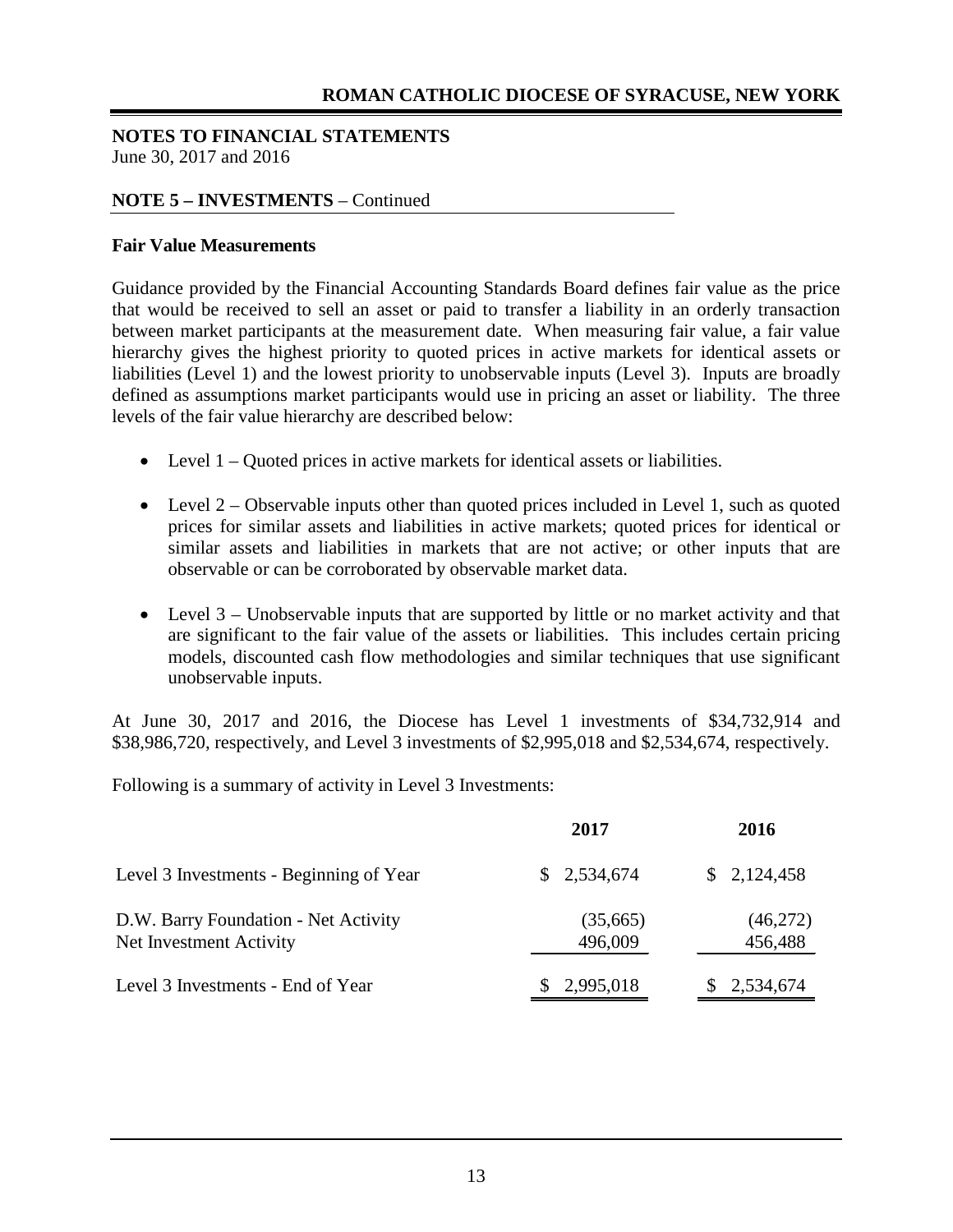## **NOTE 6 – LAND, BUILDINGS AND EQUIPMENT**

The summary of land, buildings and equipment is as follows:

|                                     | 2017            | 2016            |
|-------------------------------------|-----------------|-----------------|
| Land                                | S.<br>1,791,638 | 1,626,925<br>\$ |
| <b>Furniture and Fixtures</b>       | 1,218,818       | 2,224,138       |
| <b>Buildings and Improvements</b>   | 20,833,655      | 21,984,964      |
| Equipment                           | 1,044,695       | 995,399         |
| Automobiles                         | 185,621         | 212,810         |
| Total Land, Buildings and Equipment | 25,074,427      | 27,044,236      |
| Less: Accumulated Depreciation      | 17,546,400      | 19,422,347      |
| Net Land, Buildings and Equipment   | 7,528,027       | 7,621,889       |

During 2016, land, buildings and equipment were restated to reflect \$12,572,474 of assets and accumulated depreciation of \$9,251,657 resulting in a net asset addition of \$3,320,817. These assets purchased by the Diocese had been recorded on various schools' financial statements.

Depreciation expense for the years ended June 30, 2017 and 2016 totaled \$305,383 and \$1,134,394, respectively.

## **NOTE 7 – INSURANCE RESERVES**

The Diocese maintains self-insurance plans for property and general liability, workers' compensation, disability, unemployment compensation and health care insurance for participating Diocesan entities. The health care insurance plan maintains stop-loss coverage for individual claims. Each Diocesan entity is charged its share of the estimated costs of claims, administration fees and excess coverage insurance policy premiums.

The self-insurance plan for property and general liability coverage includes an excess of loss insurance coverage purchased from outside insurance carriers. Generally, amounts are recoverable under this coverage after the amount of a specific claim has exceeded a specified retention limit.

Accrued reserve liabilities of \$6,502,623 and \$6,903,074 have been established to cover claims in the various self-insured programs. Reserve estimates for reported claims are determined by evaluation of individual reported claims by the Plan Administrator. Procedures for establishing the resulting liabilities are periodically reviewed and updated. Any adjustments resulting therefrom are reflected in current operations.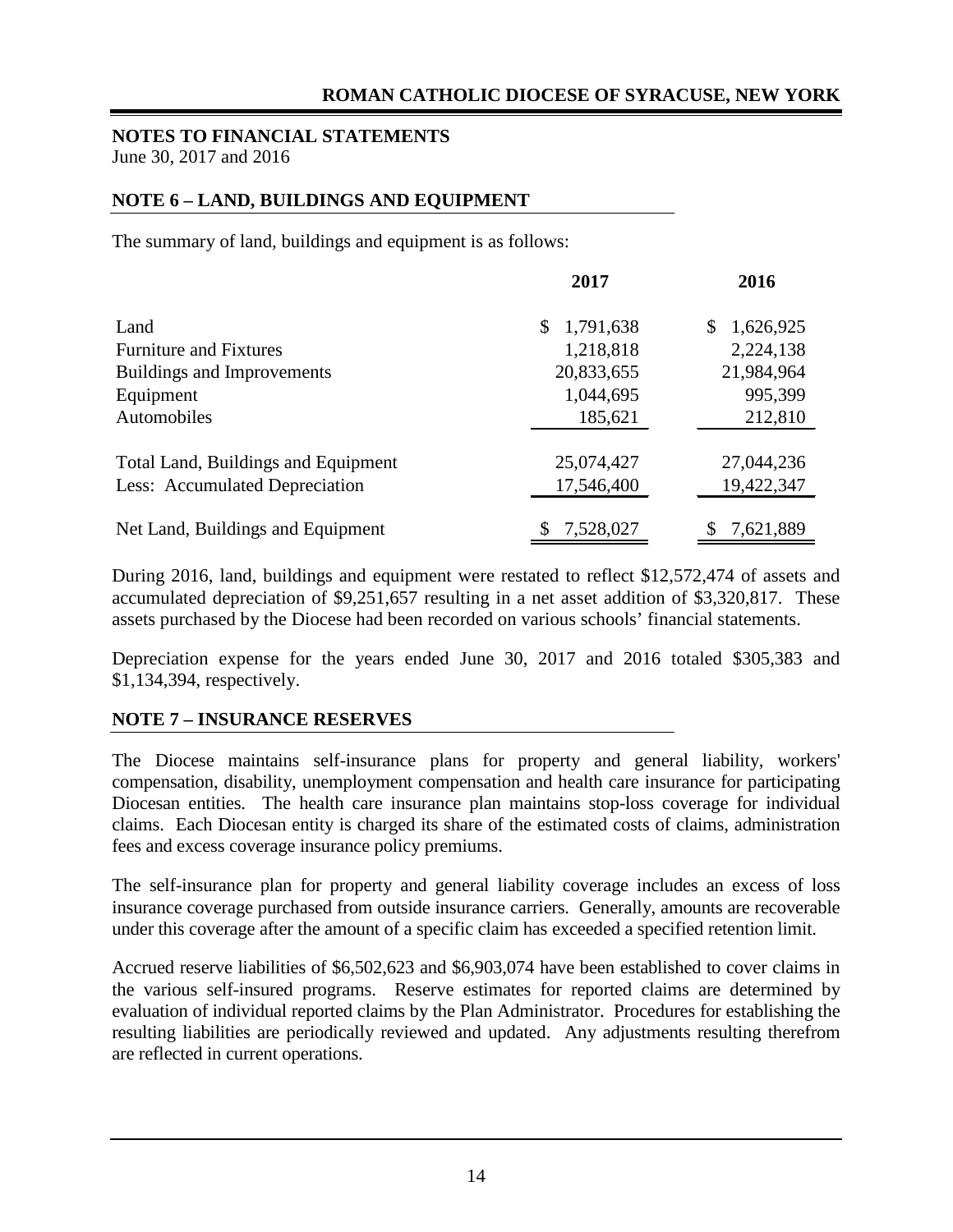## **NOTE 8 – LINE-OF-CREDIT**

On June 30, 2017, the Diocese entered into a secured line-of-credit agreement for \$2,500,000 with a financial institution. The line-of-credit is secured by the investments held by the financial institution. The terms of the agreement call for monthly interest only payments at 1.25% over LIBOR. The LIBOR rate at June 30, 2017 was 1.22%. At June 30, 2017, the outstanding balance was \$-0-.

## **NOTE 9 – LETTERS OF CREDIT AND NOTES PAYABLE**

## **Letters of Credit**

The Diocese has a workers' compensation letter of credit in the amount of \$5,300,000 which matures on February 28, 2018. The Diocese also has a health insurance letter of credit in the amount of \$1,240,300 which matures July 1, 2018. No balances were oustanding on the letters of credit as of June 30, 2017. The terms of the letters of credit require that the Diocese maintain a minimum cash and unrestricted investments balance greater than one times the letters of credit measured quarterly. The Diocese met this requirement for the year ended June 30, 2017.

## **Notes Payable**

The Diocese has a \$10,000,000 portfolio loan account facility. The amount outstanding bears interest at 1.25% over LIBOR and is collateralized by investments. At June 30, 2017 and 2016, the outstanding balance was \$-0- and \$4,160,000, respectively.

In June 2017, the Diocese entered into a term loan agreement for \$2,500,000 with another financial institution for the purpose of loaning \$2,000,000 to Catholic Cemeteries of the Roman Catholic Diocese of Syracuse, Inc. The \$2,000,000 loaned is included in mortgages and notes receivable on the statement of financial position on June 30, 2017. The \$2,500,000 loan is for sixty months and carries monthly interest only payments at 3.15% with all remaining principal due at maturity in June 2022. The loan is collateralized by properly margined cash and marketable securities held by the Diocese and housed with the financial institution. The outstanding balance was \$2,500,000 at June 30, 2017.

Cash paid for interest was \$38,109 and \$49,490 for the years ended June 30, 2017 and 2016, respectively.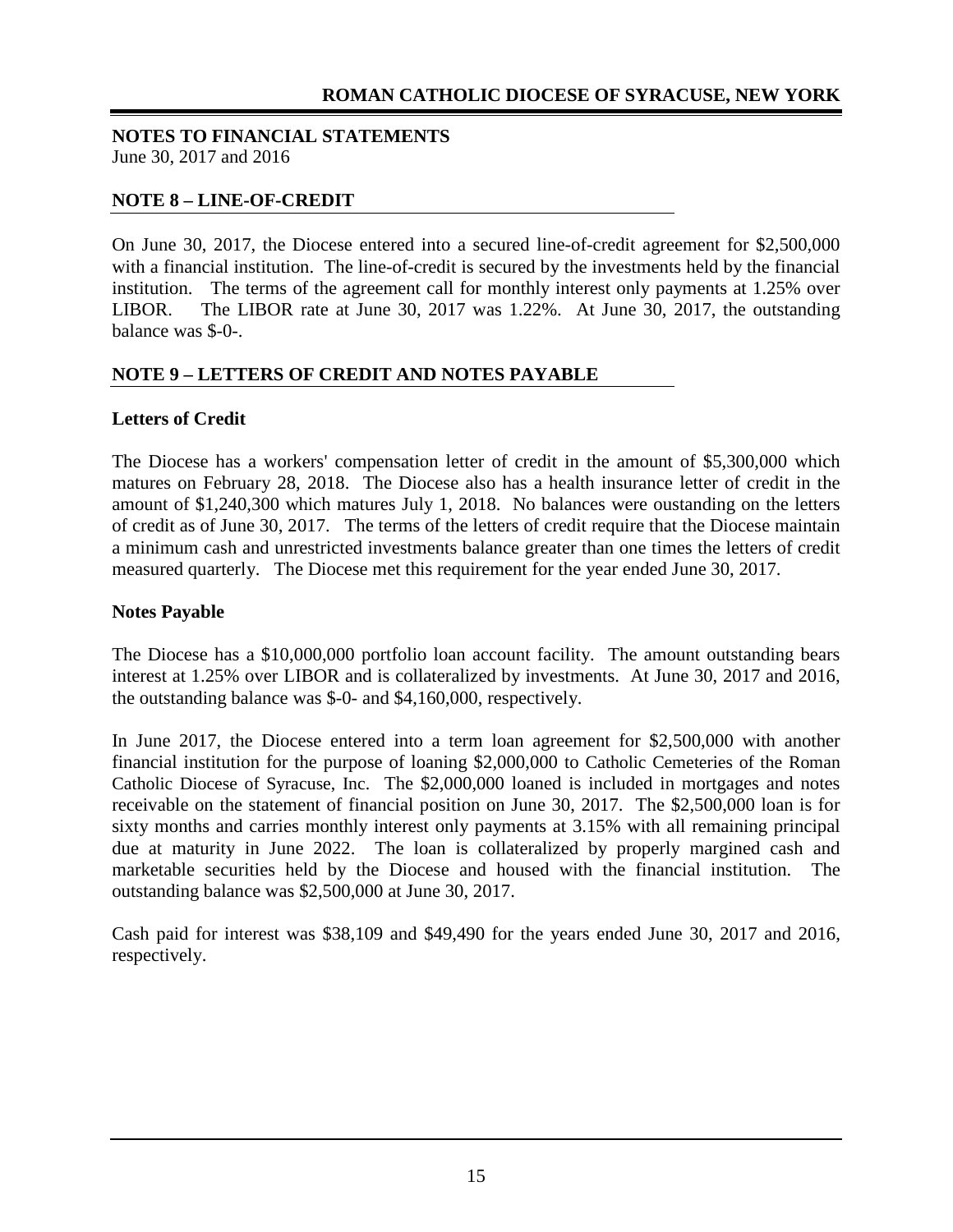## **NOTE 10 – TRANSFERS TO DIOCESAN FOUNDATION**

On July 1, 2015, the Diocesan Hope Appeal campaign was moved to the Foundation of the Roman Catholic Diocese of Syracuse, New York (the Foundation). At June 30, 2016, temporarily restricted net assets of \$2,915,779 relating to the Hope Appeal's 2015 and prior campaigns remained on the financial statements of the Diocese. The Hope Appeal's 2016 campaign was recorded on the Foundation's June 30, 2016 financial statements. At June 30, 2017, the temporarily restricted net assets of \$2,915,779 were transferred to the Foundation and are included in the due to affiliated organizations on the statement of financial position.

Temporarily restricted net assets of \$250,000 relating to Trinity Catholic School's scholarship fund were transferred to the Foundation on June 30, 2017. This amount is also included in the due to affiliated organizations on the statement of financial position.

Also, at June 30, 2017, the Bishop's Discretionary Fund totaling \$1,066,140 was transferred to the Foundation. This amount is also included in the due to affiliated organizations on the statement of financial position.

## **NOTE 11 – LITIGATIONS AND CLAIMS**

Various legal actions are pending against the Diocese. The outcome of these matters is not presently determinable, but in the opinion of management under current New York State law, the Diocese is adequately protected by purchased insurance coverage and by insurance reserves, and any ultimate resolution will not have a material adverse effect on the financial condition of the Diocese. Management will continue to monitor these matters and adjust insurance reserves as appropriate.

## **NOTE 12 – LEASES**

The Diocese leases vehicles and copy machines under operating leases expiring in various years through July 2021. Future minimum lease payments are \$35,881 for 2018, \$31,649 for 2019, \$16,417 for 2020, and \$8,043 for 2021. Total lease expense for June 30, 2017 and 2016 amounted to \$36,373 and \$24,140, respectively.

On July 1, 2016, the Diocese entered into an agreement to lease a building to Rome City School District. The terms of the lease call for monthly payments of \$38,000 commencing July 1, 2016 and ending on September 30, 2018. The tenant has the option to renew the lease on a month-tomonth basis with a monthly payment of \$25,500. Rent received was \$456,000 and \$-0- for the years ended June 30, 2017 and 2016, respectively. Minimum rental income is \$456,000 and \$114,000 for the years ended June 30, 2018 and 2019, respectively.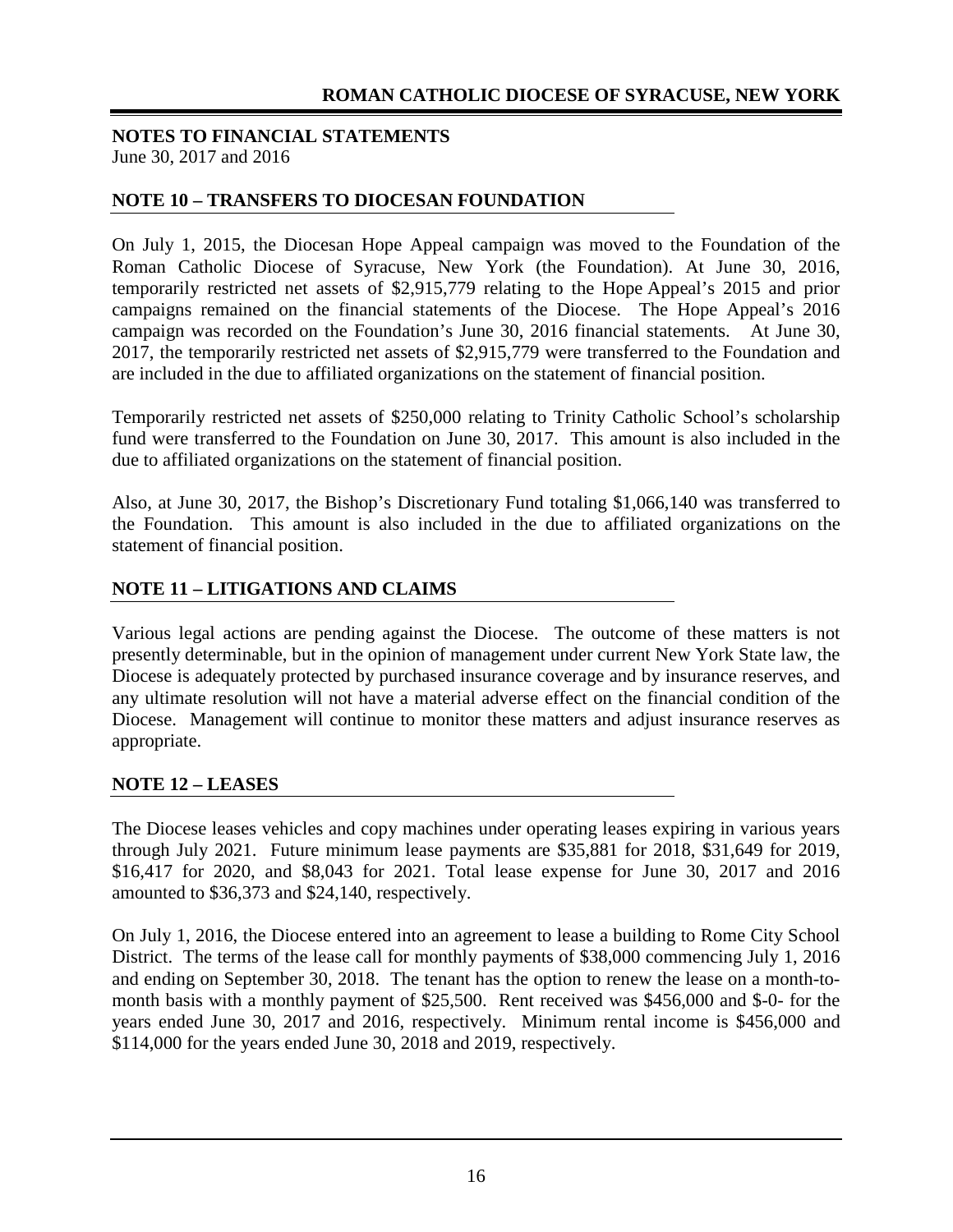## **NOTE 13 – MULTIEMPLOYER RETIREMENT BENEFIT PLANS**

## **Defined Benefit Pension Plan (Lay Plan)**

The Diocese contributes to the Roman Catholic Diocese of Syracuse Pension Plan which is a multi-employer defined benefit plan. This plan provides retirement income to the lay employees of the Diocese, Parishes, Cemeteries and Schools affiliated with the Diocese. The plan is noncontributory and covers lay employees who meet certain minimum service requirements. The plan is a "church plan" which exempts it from certain requirements enumerated by ERISA and the Department of Labor. Participation in the plan for new employees has been frozen as of July 1, 2011. New employees are eligible to participate in a Diocesan sponsored 403 (b) plan.

Participating organizations have a responsibility to contribute to the plan amounts as may be required to meet minimum funding standards. The Diocese's current year's contribution for all eligible employees totaled \$224,712 and \$246,636 in 2017 and 2016, respectively. The Diocese also paid \$4,100,000 and \$1,000,000 in additional contributions as a means of reducing the unfunded status of the plan in the years ended June 30, 2017 and 2016, respectively. The Trustees of the Plan have the option to terminate the Plan at any time and pay out all participants in the Plan at the then current funded rate.

## **Plan Summary**

A summary of the actuarial information used in determining the unfunded status of the plan is described below:

- Active and retired participants in the plan at the end of 2017 and 2016 totaled 1,104 and 1,401, respectively.
- In conjunction with various third party administrators, the Diocese assists in administering the plan.
- Benefits are based on years of service and the employee's compensation during their years of employment.
- The Roman Catholic Diocese of Syracuse, New York contributes annually a prorated share of the total liability as determined by the actuary.
- The contribution for all eligible employees totaled \$5,179,313 and \$1,624,680 in 2017 and 2016, respectively.
- Contributions are intended to provide not only for benefits attributed to service to date but also for those expected to be earned in the future.
- Benefit payments totaled \$3,703,971 and \$1,747,628 in 2017 and 2016, respectively.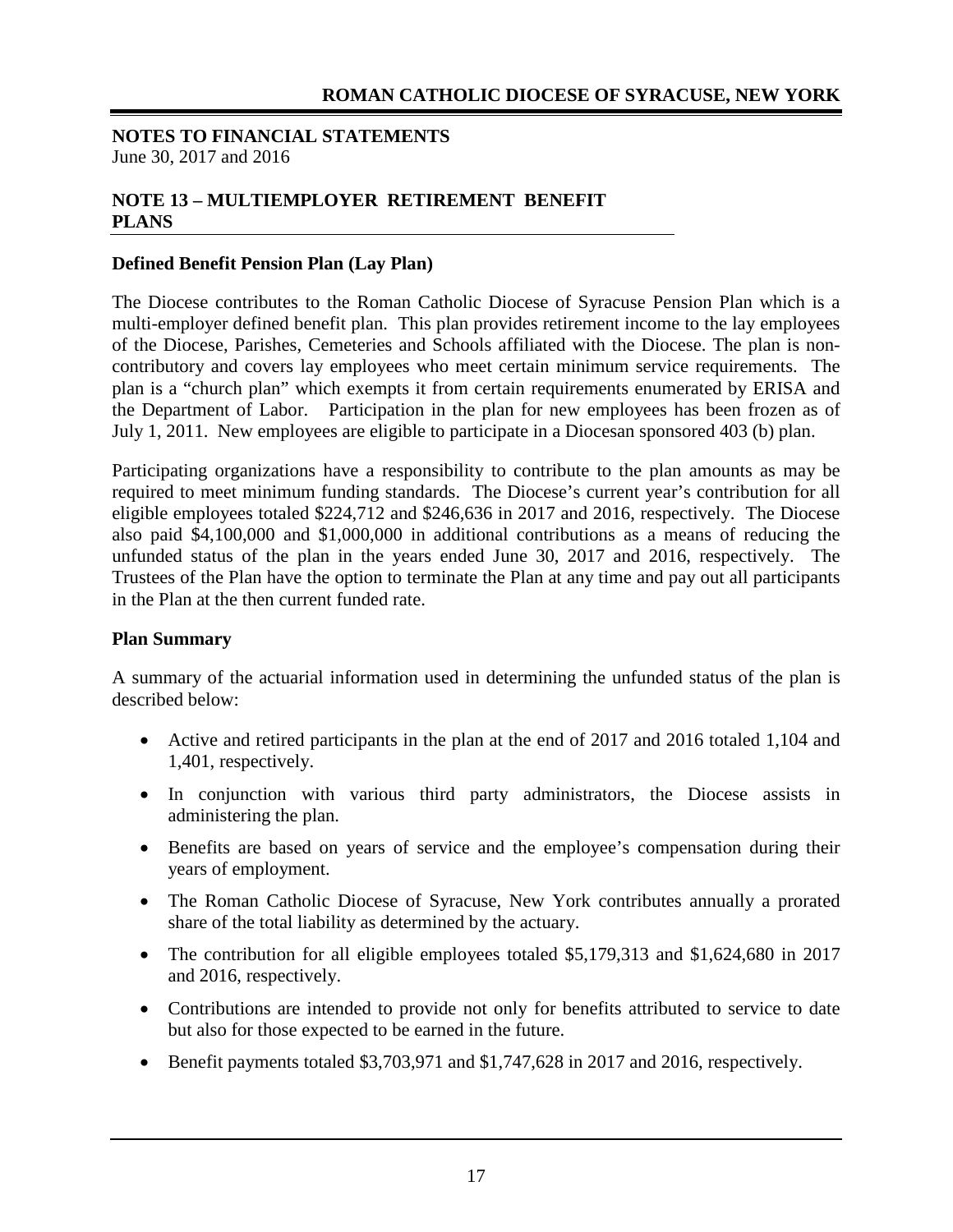## **NOTE 13 – MULTIEMPLOYER RETIREMENT BENEFIT PLANS** – Continued

The following sets forth the plan's funded status as of June 30, 2017 and 2016 from the most recent actuarial study, which was prepared for the June 30, 2017 and 2016 plan year. The changes in the benefit obligation and fair value of plan assets, the funded status of the plan, the components of net periodic pension cost and the assumptions used in the measurement of the Diocese's benefit obligation are as follows:

|                                     | 2017                       | 2016             |
|-------------------------------------|----------------------------|------------------|
| <b>CHANGE IN BENEFIT OBLIGATION</b> |                            |                  |
| Projected Benefit Obligation at the |                            |                  |
| Beginning of the Year:              | $\mathbb{S}$<br>50,811,321 | \$<br>44,650,329 |
| <b>Service Cost</b>                 | 447,061                    | 570,028          |
| <b>Interest Cost</b>                | 2,030,667                  | 2,265,445        |
| Actuarial (Gain) Loss               | (2,952,055)                | 5,073,147        |
| <b>Benefits Paid</b>                | (3,703,971)                | (1,747,628)      |
| Projected Benefit Obligation at the |                            |                  |
| End of the Year                     | 46,633,023<br>\$           | 50,811,321<br>\$ |
| <b>CHANGE IN PLAN ASSETS</b>        |                            |                  |
| Fair Value of Plan Assets at the    |                            |                  |
| Beginning of the Year:              | \$<br>19,607,184           | \$<br>19,908,468 |
| Actual Return (Loss) on Plan Assets | 2,370,891                  | (178, 336)       |
| Contributions                       | 5,179,313                  | 1,624,680        |
| <b>Benefits Paid</b>                | (3,703,971)                | (1,747,628)      |
| Fair Value of Plan Assets at the    |                            |                  |
| End the Year                        | \$<br>23,453,417           | 19,607,184<br>S  |
| <b>FUNDED STATUS:</b>               |                            |                  |
| <b>Unfunded Status of Plan</b>      | \$<br>23,179,606           | 31,204,137<br>\$ |
|                                     |                            |                  |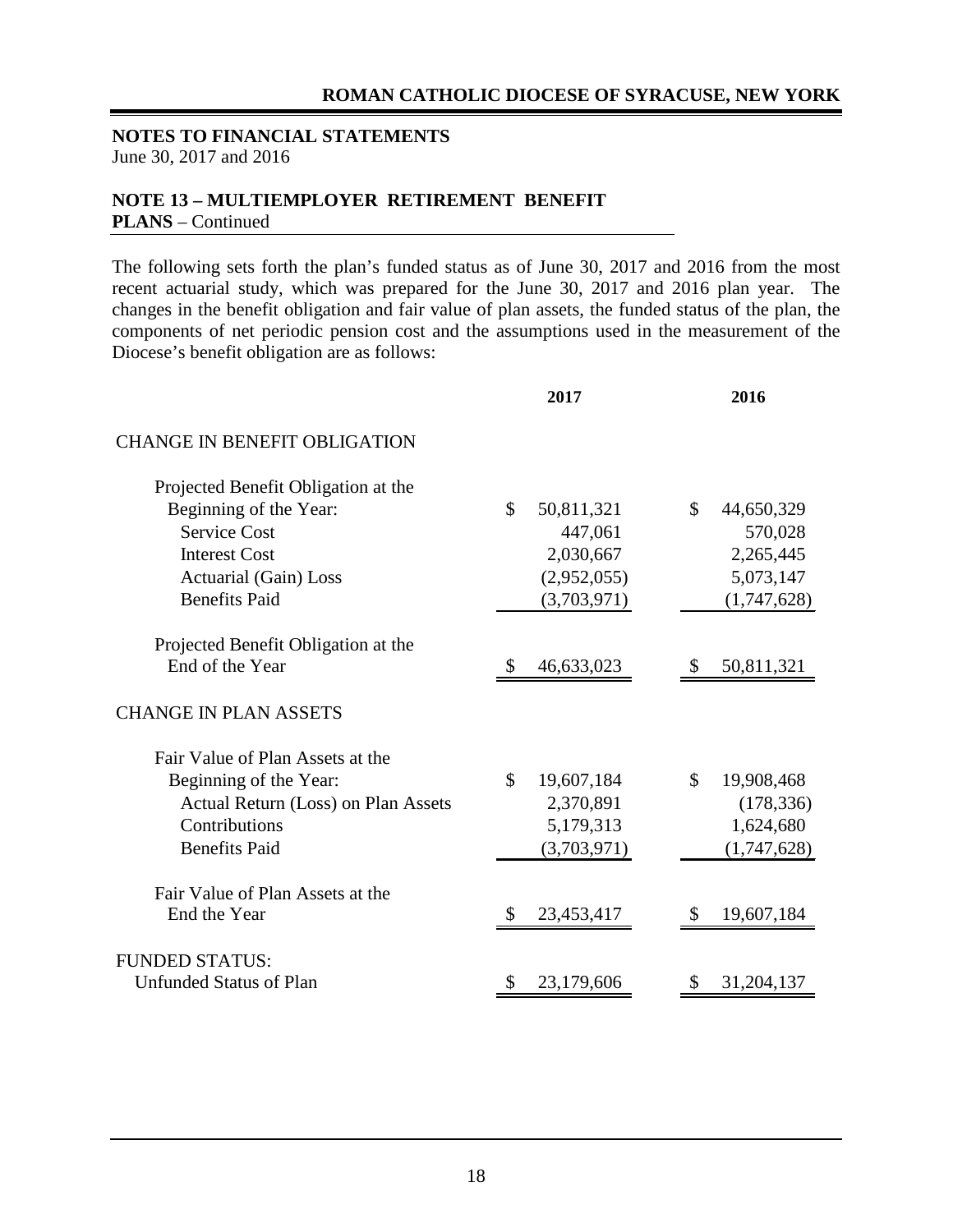## **NOTE 13 – MULTIEMPLOYER RETIREMENT BENEFIT PLANS** – Continued

For the fiscal years ending June 30, 2017 and 2016, the net periodic pension cost included the following components:

| <b>Service Cost</b>              | \$<br>447,061 |  | 570,028     |
|----------------------------------|---------------|--|-------------|
| <b>Interest Cost</b>             | 2,030,667     |  | 2,265,445   |
| <b>Expected Return on Assets</b> | (1,358,372)   |  | (1,369,064) |
| <b>Amortization of Net Loss</b>  | 718,399       |  | 390,197     |
|                                  |               |  |             |
| Net Periodic Pension Cost        | 1,837,755     |  | 1,856,606   |

The accumulated benefit obligation totaled \$45,071,526 and \$49,220,663 at June 30, 2017 and 2016, respectively.

The total amount recognized in net periodic cost and unrestricted net assets totaled \$(2,845,218) and \$8,086,956 in 2017 and 2016, respectively.

The total change recognized in unrestricted net assets amounted to \$(4,682,973) and \$6,230,350 in 2017 and 2016, respectively.

The plan assets are measured at fair value on a recurring basis. Fair value is defined as the price that would be received to sell an asset in an ordinary transaction between market participants at the measurement date. Accounting standards establish a three level hierarchy based upon the prioritization of inputs to measure fair value. All the plan assets have been designated as Level 1. Fair value at this level is determined by quoted prices in active markets for identical assets.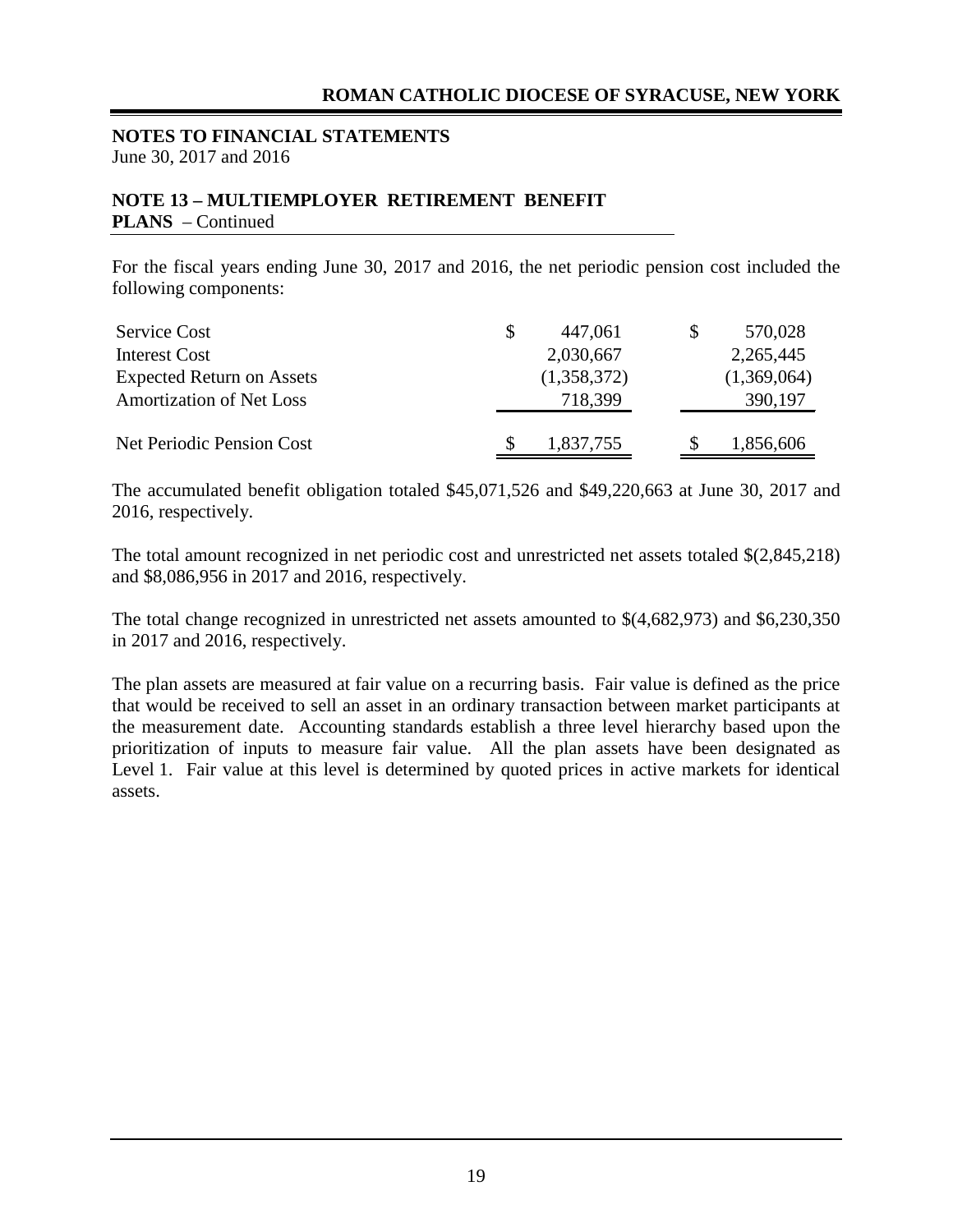#### **NOTES TO FINANCIAL STATEMENTS** June 30, 2017 and 2016

## **NOTE 13 – MULTIEMPLOYER RETIREMENT BENEFIT PLANS** – Continued

The Diocese's share of plan assets as of June 30, 2017 and 2016 were as follows:

| Investments at Fair Value (Level 1): |                  |    |            |
|--------------------------------------|------------------|----|------------|
| Cash and Money Market Fund           | \$<br>704,551    | \$ | 787,337    |
| Defined Benefit Guaranteed Portfolio | $\theta$         |    | 230,831    |
| <b>Emerging Markets</b>              | 1,906,481        |    | 1,570,485  |
| <b>International Core Equity</b>     | 3,844,908        |    | 3,009,622  |
| <b>Real Estate Securities</b>        | 1,306,514        |    | 1,543,014  |
| U.S. Core Equity                     | 6,966,482        |    | 5,733,940  |
| <b>Short-Term Government</b>         | 8,724,481        |    | 6,731,955  |
|                                      |                  |    |            |
| Total                                | \$<br>23,453,417 |    | 19,607,184 |

Long-term investment objectives are to maintain plan assets that will assist in covering long-term obligations and to generate a return on plan assets sufficient to off-set the growth of obligations. A diversified portfolio and various risk management techniques are used to achieve these objectives.

The discount rate used in determining the actuarial present value of the projected benefit obligation was 4.25% in both 2017 and 2016. The expected long-term return on plan assets was 7% in both 2017 and 2016. The rate of compensation increase was 2.5% in both 2017 and 2016, respectively. The discount rates were selected to reflect the interest rate environment at the respective measurement dates. The expected long-term rate of return assumptions were selected to represent reasonable expectations of future experience.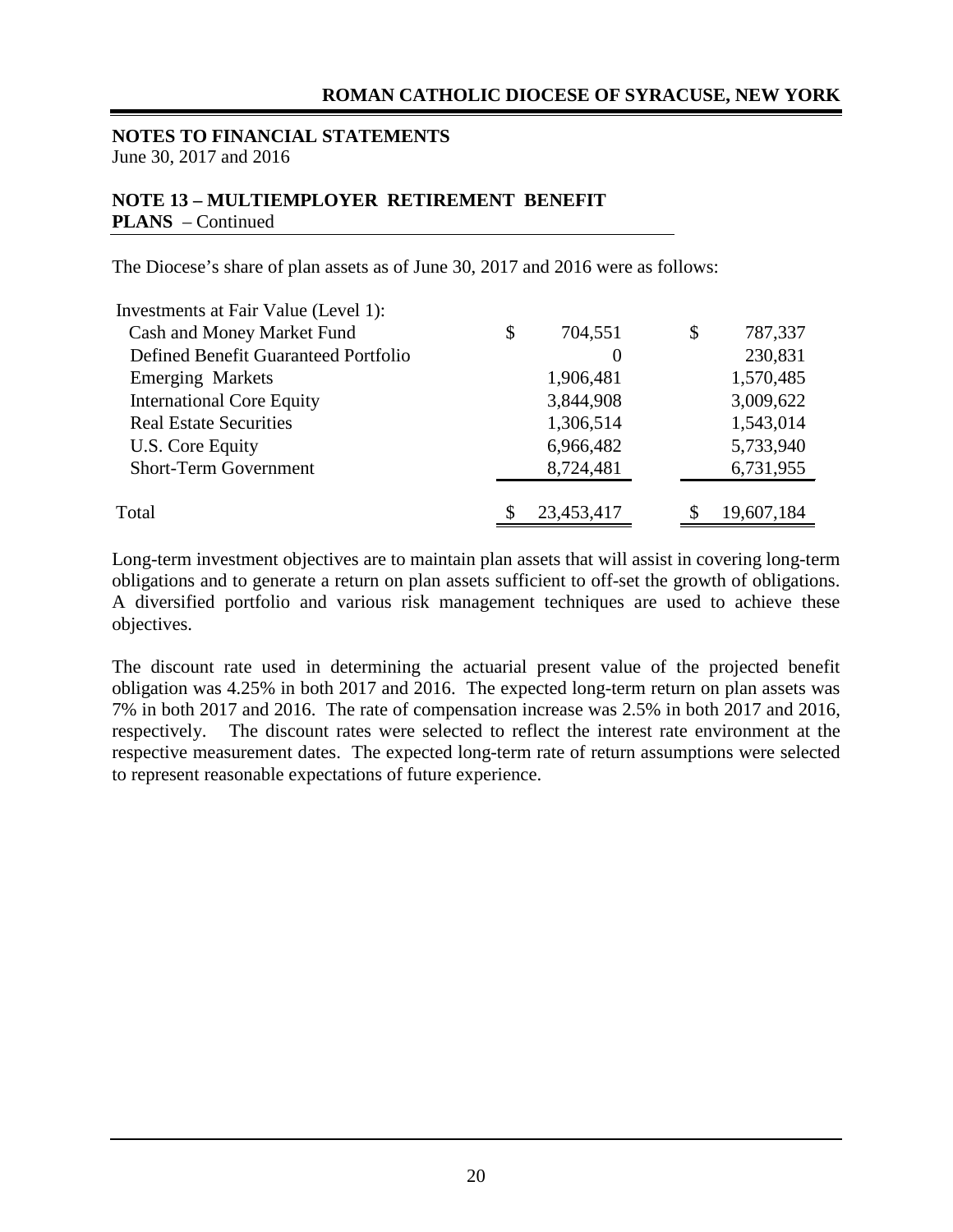## **NOTE 13 – MULTIEMPLOYER RETIREMENT BENEFIT PLANS** – Continued

Plan benefits expected to be paid by the Diocese for the next ten years are as follows:

| 2018      | \$<br>2,398,757 |
|-----------|-----------------|
| 2019      | 2,486,398       |
| 2020      | 2,580,501       |
| 2021      | 2,643,500       |
| 2022      | 2,705,612       |
| 2023-2027 | 14,523,938      |
|           |                 |
| Total     | 27,338,706      |

Plan contributions expected to be paid by the Diocese in 2018 amount to \$1,300,000.

For both 2017 and 2016, the sex-distinct RP-2014 mortality tables for employees and healthy annuitants, adjusted backward to 2006 with Scale MP-2014, and then adjusted for mortality improvements with the Scale MP-2015 mortality improvement scale on a generational basis.

## **Other Post-Retirement Benefit Plans**

The Retirement Plan for Secular Priests of the Roman Catholic Diocese of Syracuse, New York (the Priests Plan) provides pension benefits to retired priests. As of June 30, 2017, the Priests Plan has an unfunded post-retirement pension liability of approximately \$18,000,000 that is recorded on that legal entity. In addition, the Clerical Fund Society of the Roman Catholic Diocese of Syracuse, New York, Inc. (the Clerical Fund) has recorded an unfunded liability of approximately \$19,200,000 related to post-retirement health care benefits for retired priests. It is anticipated that the majority of the \$37,200,000 of unfunded post-retirement liabilities in these two separate legal entities will be funded by The Robert L. McDevitt, K.S.G., K.C.H.S. and Catherine H. McDevitt, L.C.H.S. Foundation, Inc. (the Foundation). One of the stated purposes of the Foundation is to provide for the retirement and welfare of the priests of the Diocese of Syracuse. Distributions from the Foundation to the Priests Plan was \$1,143,789 and \$1,235,577 in 2017 and 2016, respectively. Distributions from the Foundation to the Clerical Fund was \$1,222,111 and \$1,201,979 in 2017 and 2016, respectively. As of June 30, 2017, the Foundation has the funds available to meet these liabilities. The Diocese would be required to meet these liabilities if the Foundation was unable to meet these liabilities.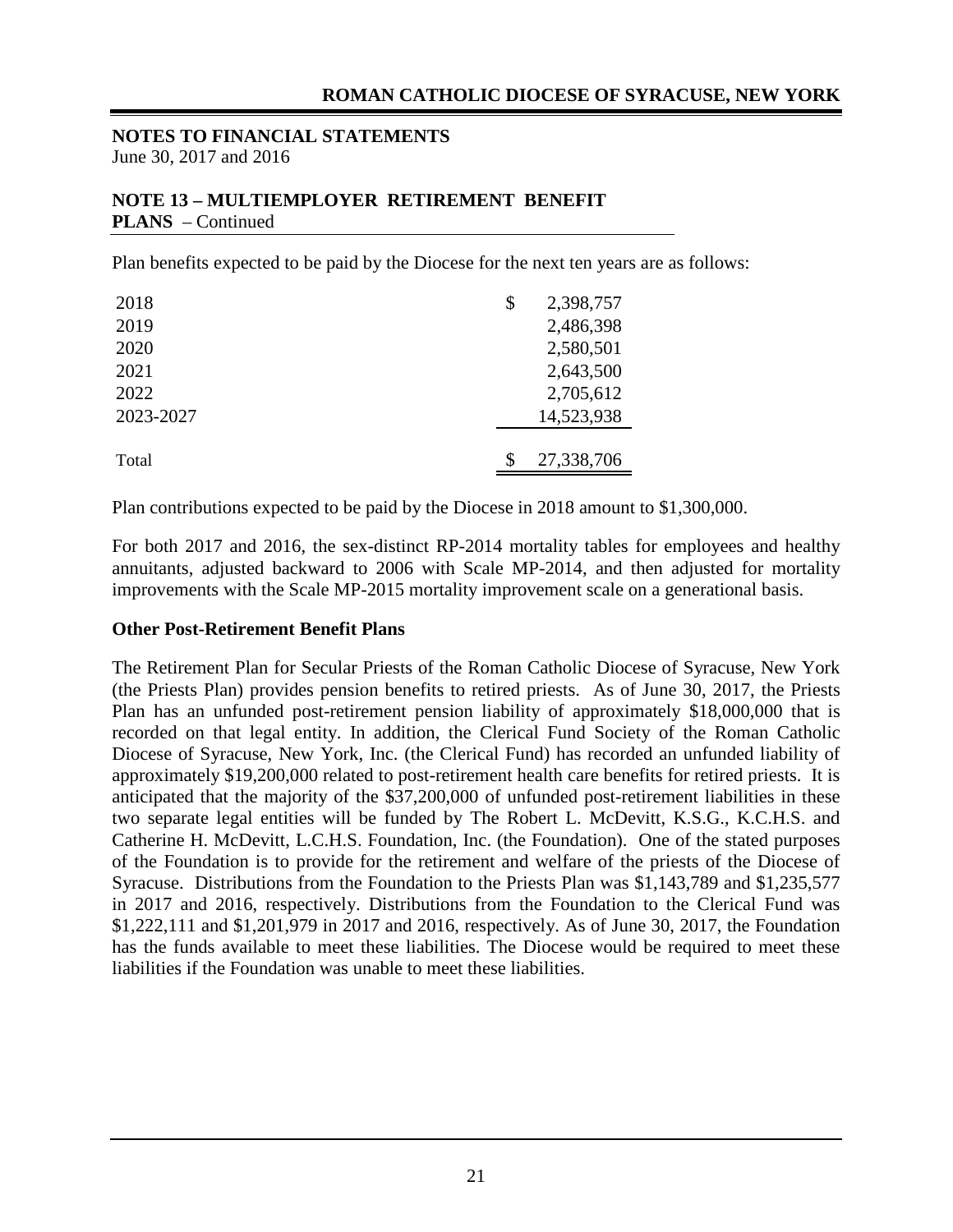## **NOTES TO FINANCIAL STATEMENTS** June 30, 2017 and 2016

## **NOTE 14 – CONTINGENCIES**

#### **Debt Guarantees**

The Diocese is a guarantor of the following debt:

- \$250,000 Key Bank line-of-credit to Notre Dame High School no amount outstanding at June 30, 2017.
- \$250,000 M&T Bank line-of-credit to Bishop Ludden Jr./Sr. High School no amount outstanding at June 30, 2017.
- \$100,000 M&T Bank line-of-credit to Bishop Grimes Jr./Sr. High School no amount outstanding at June 30, 2017.
- \$5,000,000 M&T Bank line-of-credit to the Foundation of the Roman Catholic Diocese of Syracuse, New York – \$3,432,400 was outstanding at June 30, 2017.

The Diocese has determined that no liability is necessary for the guarantee of debt at June 30, 2017 and 2016.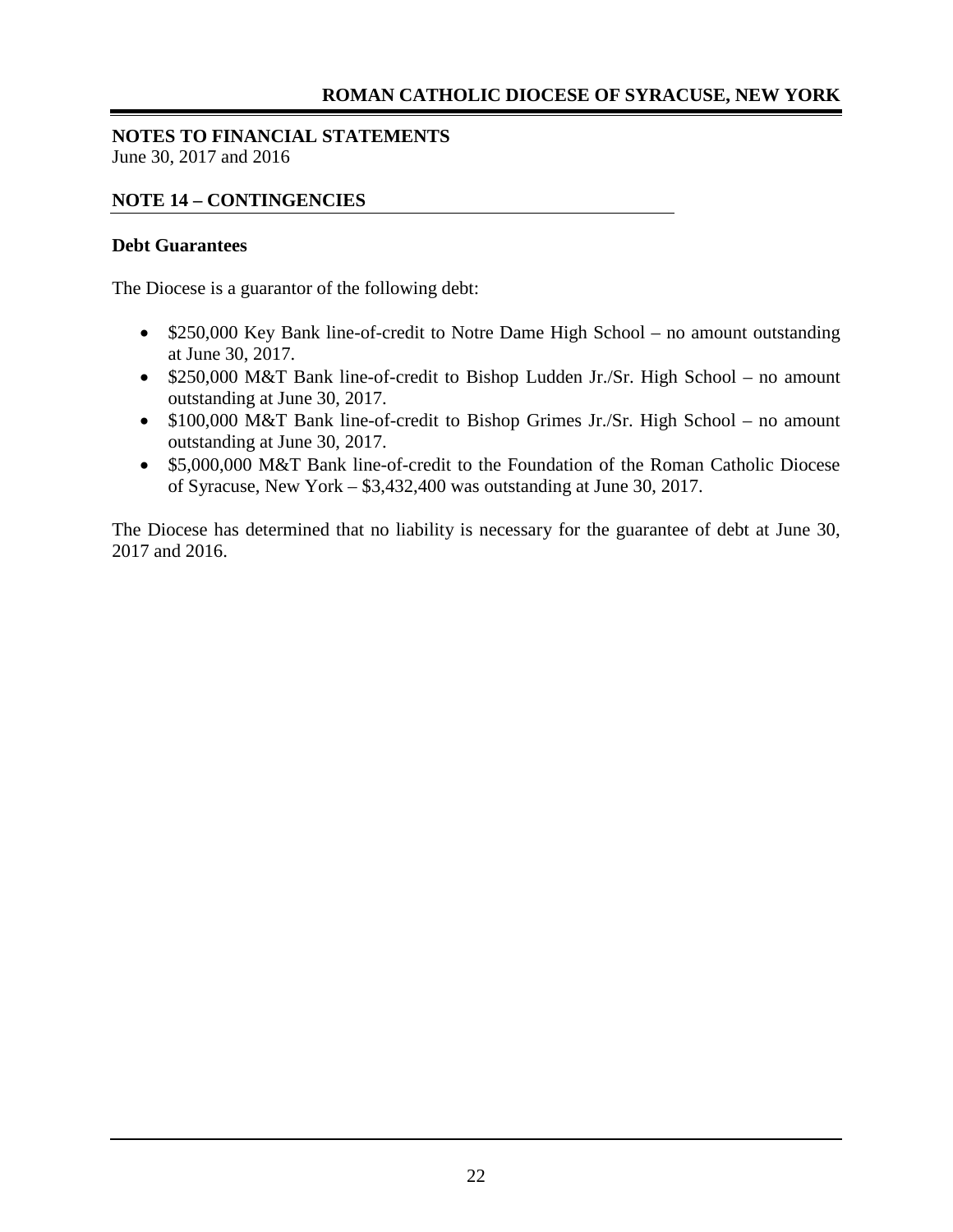## **SCHEDULE OF INSURANCE FUND ACTIVITY**

Year Ended June 30, 2017 with Comparative Totals for June 30, 2016

|                                     | <b>PSI</b>                 | <b>Health</b>    |  |  |
|-------------------------------------|----------------------------|------------------|--|--|
| <b>REVENUE</b>                      |                            |                  |  |  |
| <b>Insurance Premiums</b>           | $\mathcal{S}$<br>4,681,148 | 18,360,402<br>\$ |  |  |
| Rebates                             | $\mathbf{0}$               | 807,914          |  |  |
| <b>Total Revenue</b>                | 4,681,148                  | 19,168,316       |  |  |
| <b>EXPENSES</b>                     |                            |                  |  |  |
| Administrative and Operational      | 306,630                    | 1,659,919        |  |  |
| <b>Insurance - Outside Carrier</b>  | 1,654,847                  | 393,744          |  |  |
| <b>Insurance - Claims Paid</b>      | 1,374,970                  | 14,561,963       |  |  |
| <b>Insurance - Claims Accrued</b>   | (54, 620)                  | (335, 253)       |  |  |
| Program Expense - Departments       | 934,010                    | 782,525          |  |  |
| <b>Total Expenses</b>               | 4,215,837                  | 17,062,898       |  |  |
| <b>CHANGE IN NET ASSETS</b>         | 465,311                    | 2,105,418        |  |  |
| Net Assets at Beginning of Year     | 4,575,514                  | 14,042,111       |  |  |
| <b>Transfer to Lay Pension Plan</b> | (564,000)                  | 680,000          |  |  |
| Net Assets at End of Year           | 4,476,825                  | 16,827,529       |  |  |
| <b>Years on Reserve Coverage</b>    | 1.06                       | 0.99             |  |  |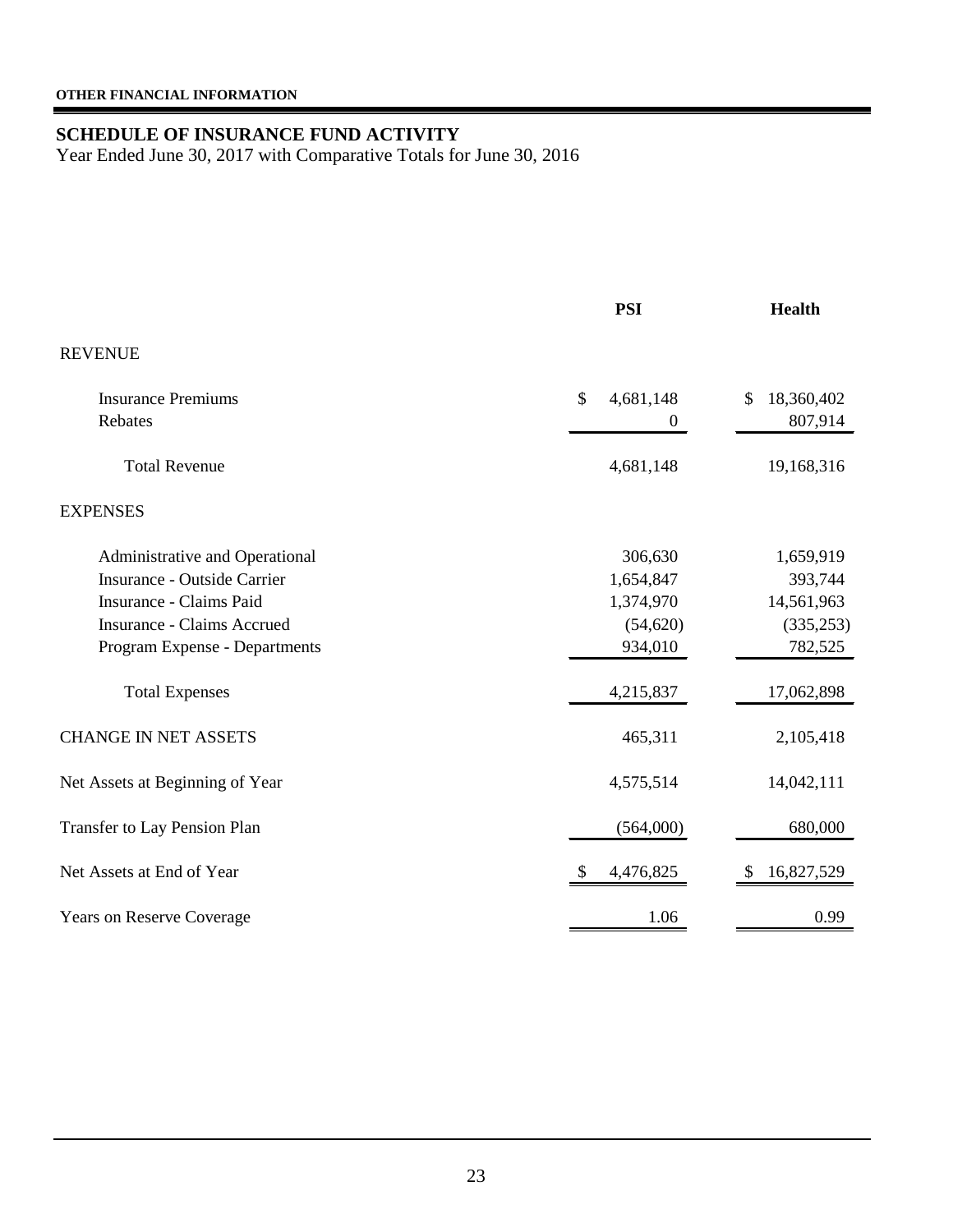|                  |                   |                  | <b>Total</b>               |
|------------------|-------------------|------------------|----------------------------|
| Unemployment     | <b>Disability</b> | 2017             | 2016                       |
|                  |                   |                  |                            |
| $\$$<br>506,523  | \$<br>321,798     | 23,869,871<br>\$ | 24,564,258<br>$\mathbb{S}$ |
| $\boldsymbol{0}$ | $\boldsymbol{0}$  | 807,914          | 812,233                    |
| 506,523          | 321,798           | 24,677,785       | 25,376,491                 |
|                  |                   |                  |                            |
| 10,200           | 18,000            | 1,994,749        | 2,407,420                  |
| $\mathbf{0}$     | $\mathbf{0}$      | 2,048,591        | 2,053,700                  |
| 322,429          | 192,968           | 16,452,330       | 17,265,741                 |
| $\boldsymbol{0}$ | $\boldsymbol{0}$  | (389, 873)       | (48, 451)                  |
| $\boldsymbol{0}$ | $\boldsymbol{0}$  | 1,716,535        | 772,029                    |
| 332,629          | 210,968           | 21,822,332       | 22,450,439                 |
| 173,894          | 110,830           | 2,855,453        | 2,926,052                  |
| 2,847,938        | 1,473,778         | 22,939,341       | 20,013,289                 |
| (1,823,000)      | (893,000)         | (2,600,000)      | $\boldsymbol{0}$           |
| 1,198,832<br>\$  | 691,608<br>\$     | 23, 194, 794     | 22,939,341                 |
| 3.60             | 3.28              |                  |                            |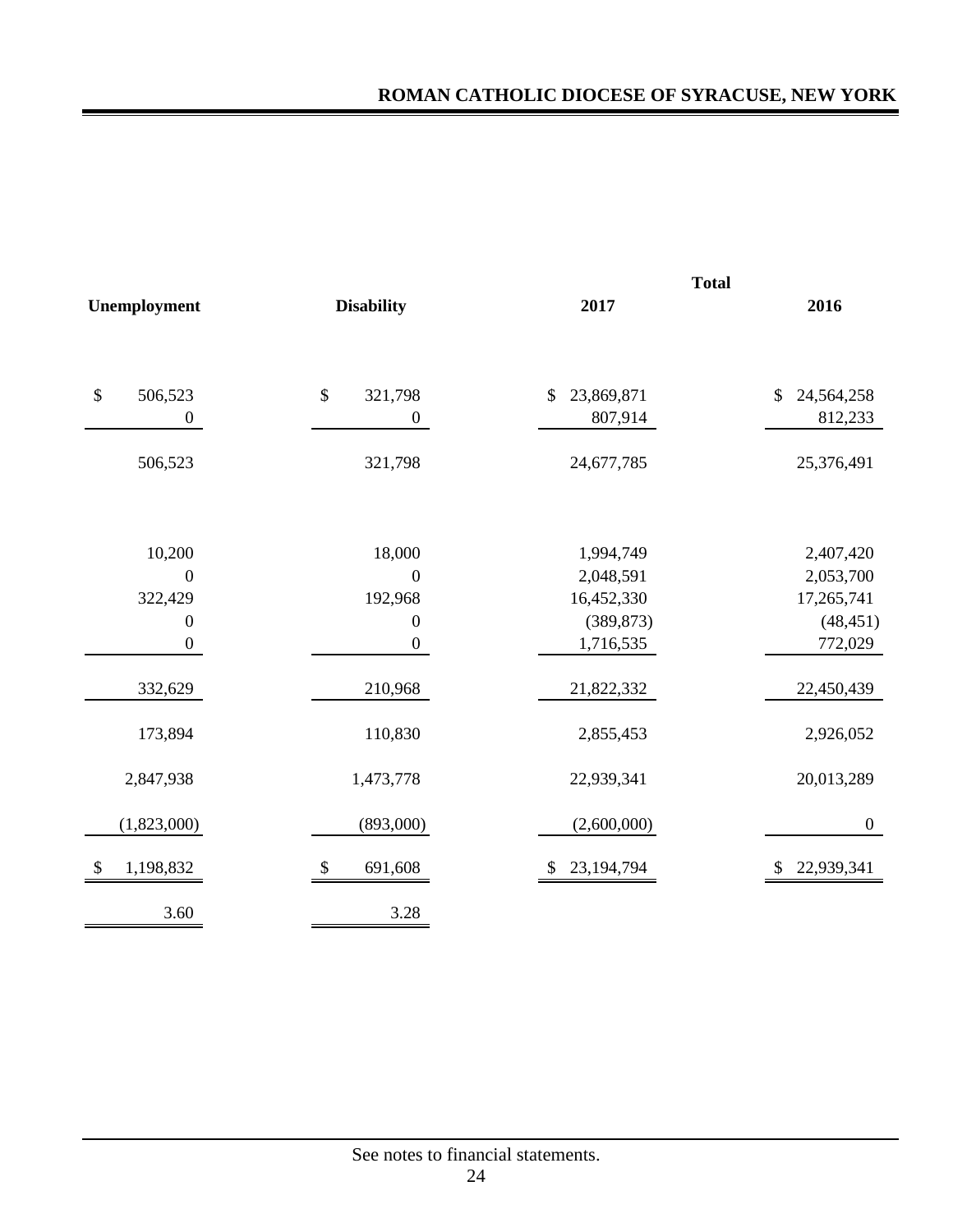## **SCHEDULE OF CATHOLIC SCHOOL FUND ACTIVITY**

Year Ended June 30, 2017

|  |  | <b>STATEMENT OF NET ASSETS</b> |  |
|--|--|--------------------------------|--|
|  |  |                                |  |

|                                                          | <b>Trinity</b>      |
|----------------------------------------------------------|---------------------|
| <b>ASSETS</b><br>Cash and Investments                    | \$<br>748,444       |
| Accounts Receivable, Net                                 | 2,203               |
| Fixed Assets, Net                                        | 75,368              |
| Other                                                    | $\overline{0}$      |
| <b>TOTAL ASSETS</b>                                      | \$<br>826,015       |
| <b>LIABILITIES</b>                                       |                     |
| <b>Accounts Payable</b>                                  | \$<br>496           |
| Due to Foundation                                        | 250,000             |
| <b>Loans from Diocese</b>                                | $\boldsymbol{0}$    |
| Other                                                    | 18,801              |
| <b>Total Liabilities</b>                                 | 269,297             |
| <b>NET ASSETS</b>                                        | 556,718             |
| TOTAL LIABILITIES AND NET ASSETS                         | \$<br>826,015       |
| <b>STATEMENT OF ACTIVITIES</b>                           |                     |
| <b>REVENUE</b>                                           |                     |
| <b>Tuition Billed</b>                                    | \$<br>743,091       |
| Tuition Waivers and Discounts                            | (120, 110)          |
| Net Tuition                                              | 622,981             |
| Diocesan Support                                         | 11,096              |
| Net Fundraising                                          | 65,477              |
| Hope Appeal and Other Grants                             | 20,087              |
| Investment Activity, Net                                 | 11,156              |
| Other Income                                             | 52,330              |
| <b>Total Revenue</b>                                     | 783,127             |
| <b>EXPENSES</b>                                          |                     |
| Personnel (S&B)                                          | 924,214             |
| Instructional                                            | 25,217              |
| Building/Occupancy                                       | 47,283              |
| Other Expenses<br><b>Total Expenses</b>                  | 43.185<br>1,039,899 |
|                                                          |                     |
| Operating Loss before Parish Assessments and Hope Appeal | (256,772)           |
| Parish Assessments                                       | 293,991             |
| Operating Income (Loss) before Hope Appeal               | 37,219              |
| Hope Appeal                                              | $\overline{0}$      |
| OPERATING INCOME (LOSS)                                  | 37,219              |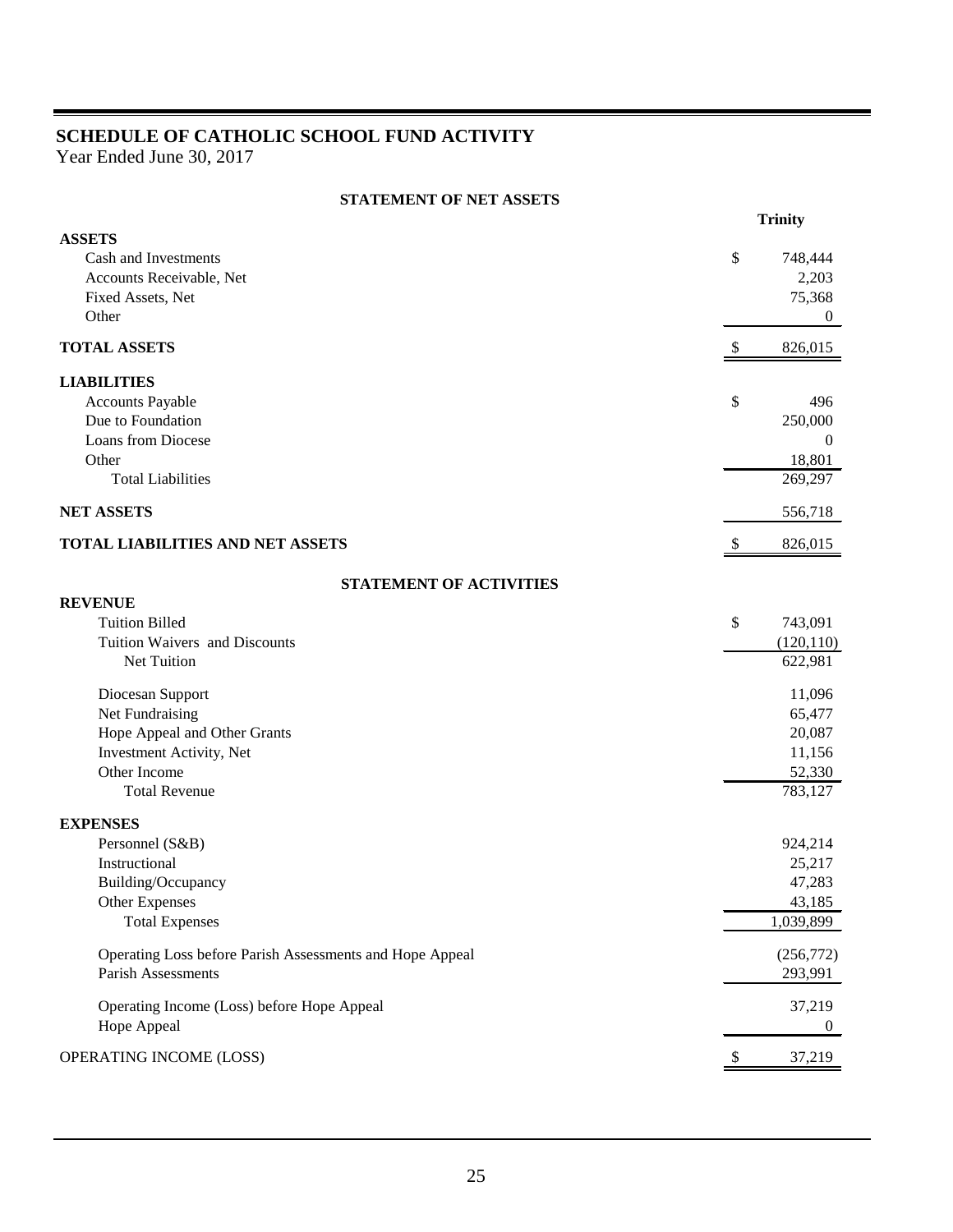|        | Rome                                                 |        | <b>St. Patrick's</b>                                     |                           | <b>CSO/Support</b>                                                              | <b>Eliminations</b> |                                                                                                |                           | <b>Total</b>                                                             |
|--------|------------------------------------------------------|--------|----------------------------------------------------------|---------------------------|---------------------------------------------------------------------------------|---------------------|------------------------------------------------------------------------------------------------|---------------------------|--------------------------------------------------------------------------|
| \$     | 186,088<br>27,116<br>$\boldsymbol{0}$<br>754         | $\$$   | 158,431<br>6,881<br>71,681<br>$\boldsymbol{0}$           | $\$$                      | $\boldsymbol{0}$<br>$\boldsymbol{0}$<br>$\boldsymbol{0}$<br>$\boldsymbol{0}$    | \$                  | $\boldsymbol{0}$<br>$\boldsymbol{0}$<br>$\boldsymbol{0}$<br>$\boldsymbol{0}$                   | \$                        | 1,092,963<br>36,200<br>147,049<br>754                                    |
| \$     | 213,958                                              | \$     | 236,993                                                  | \$                        | $\boldsymbol{0}$                                                                | \$                  | $\boldsymbol{0}$                                                                               | \$                        | 1,276,966                                                                |
| \$     | 271,159<br>$\boldsymbol{0}$<br>220,000<br>18,847     | $\$$   | 5,034<br>$\boldsymbol{0}$<br>$\boldsymbol{0}$<br>10,336  | $\mathbb{S}$              | $\boldsymbol{0}$<br>$\boldsymbol{0}$<br>$\boldsymbol{0}$<br>$\boldsymbol{0}$    | \$                  | (242, 971)<br>$\boldsymbol{0}$<br>(220,000)<br>$\boldsymbol{0}$                                | \$                        | 33,718<br>$\boldsymbol{0}$<br>$\overline{0}$<br>47,984                   |
|        | 510,006<br>(296, 048)                                |        | 15,370<br>221,623                                        |                           | $\overline{0}$<br>$\boldsymbol{0}$                                              |                     | (462, 971)<br>462,971                                                                          |                           | 81,702<br>1,195,264                                                      |
| $\$\,$ | 213,958                                              | $\$\,$ | 236,993                                                  | $\boldsymbol{\mathsf{S}}$ | $\boldsymbol{0}$                                                                | $\mathcal{L}$       | $\boldsymbol{0}$                                                                               | $\boldsymbol{\mathsf{S}}$ | 1,276,966                                                                |
| \$     | 363,427<br>(22,087)<br>341,340                       | \$     | 419,678<br>(126, 498)<br>293,180                         | \$                        | $\boldsymbol{0}$<br>$\boldsymbol{0}$<br>$\overline{0}$                          | \$                  | $\boldsymbol{0}$<br>$\boldsymbol{0}$<br>$\overline{0}$                                         | \$                        | 1,526,196<br>(268, 695)<br>1,257,501                                     |
|        | 8,691<br>2,041<br>6,440<br>895<br>110,572<br>469,979 |        | 33,668<br>68,833<br>19,480<br>2,123<br>58,713<br>475,997 |                           | $\boldsymbol{0}$<br>36,745<br>$\boldsymbol{0}$<br>151,020<br>558,092<br>745,857 |                     | (53, 455)<br>$\boldsymbol{0}$<br>$\boldsymbol{0}$<br>$\boldsymbol{0}$<br>$\theta$<br>(53, 455) |                           | $\boldsymbol{0}$<br>173,096<br>46,007<br>165,194<br>779,707<br>2,421,505 |
|        | 618,064<br>43,281<br>52,823<br>47,258<br>761,426     |        | 581,604<br>29,414<br>29,678<br>47,471<br>688,167         |                           | 667,987<br>$\boldsymbol{0}$<br>$\boldsymbol{0}$<br>369,986<br>1,037,973         |                     | 0<br>0<br>0<br>(53, 455)<br>(53, 455)                                                          |                           | 2,791,869<br>97,912<br>129,784<br>454,445<br>3,474,010                   |
|        | (291, 447)<br>290,074                                |        | (212, 170)<br>220,000                                    |                           | (292, 116)<br>$\boldsymbol{0}$                                                  |                     | $\boldsymbol{0}$<br>$\boldsymbol{0}$                                                           |                           | (1,052,505)<br>804,065                                                   |
|        | (1,373)<br>$\boldsymbol{0}$                          |        | 7,830<br>$\boldsymbol{0}$                                |                           | (292, 116)<br>292,116                                                           |                     | $\boldsymbol{0}$<br>$\boldsymbol{0}$                                                           |                           | (248, 440)<br>292,116                                                    |
|        | (1, 373)                                             |        | 7,830                                                    |                           | 0                                                                               |                     | 0                                                                                              |                           | 43,676                                                                   |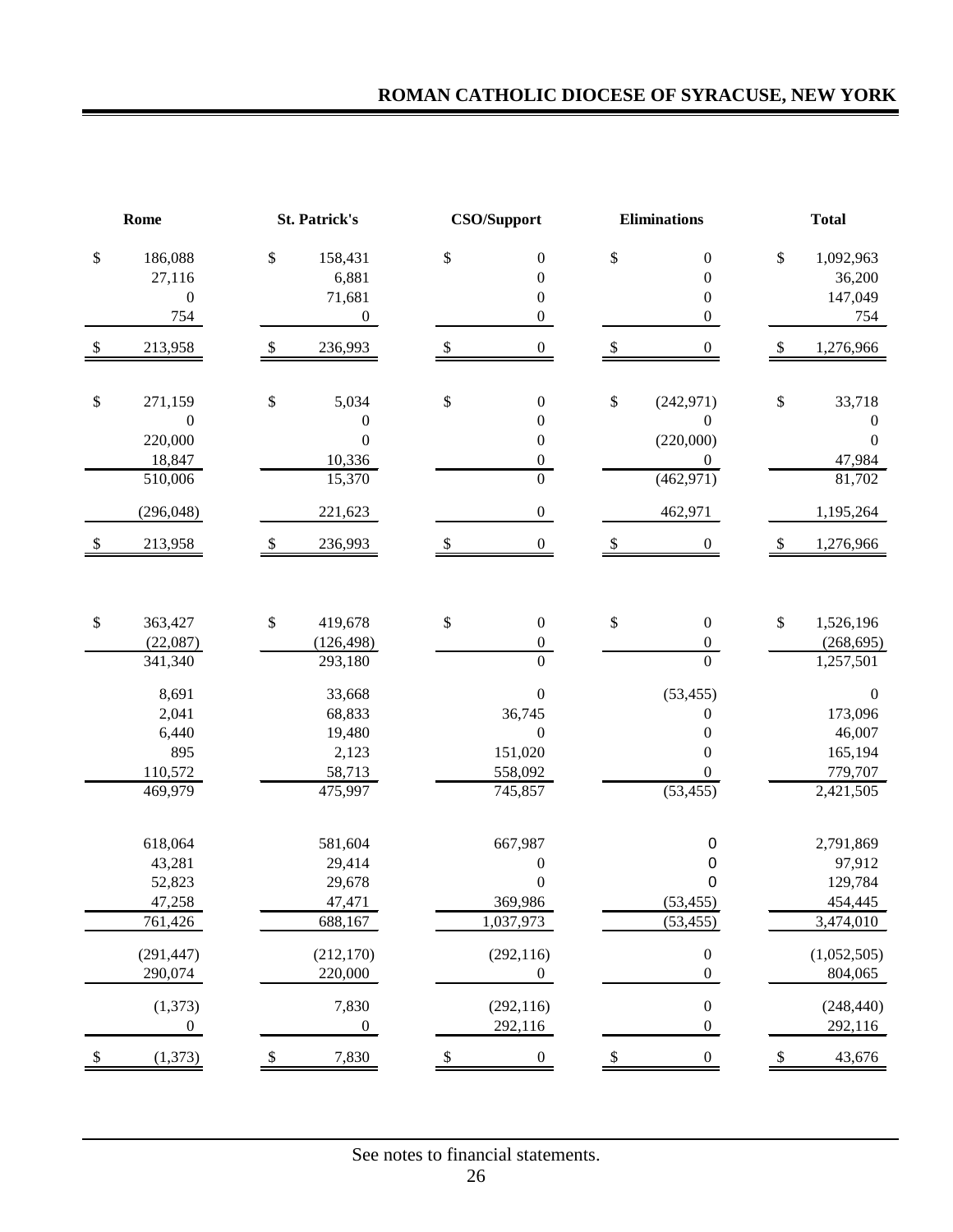# **SCHEDULES OF PLANT FUND ACTIVITY**

Years Ended June 30, 2017 and 2016

|                                | 2017             | 2016             |
|--------------------------------|------------------|------------------|
| <b>REVENUE</b>                 |                  |                  |
| Assessments                    | \$<br>30,495     | \$<br>31,912     |
| <b>Service Fees</b>            | 284,164          | 281,137          |
| <b>Total Revenue</b>           | 314,659          | 313,049          |
| <b>EXPENSES</b>                |                  |                  |
| <b>Facilities Management</b>   | 365,304          | 305,828          |
| <b>Plant Fund</b>              | 101,805          | 59,461           |
| <b>Building Occupancy Cost</b> | 497,205          | 503,124          |
| <b>Total Expenses</b>          | 964,314          | 868,413          |
| PLANT FUND ACTIVITY, NET       | (649, 655)<br>\$ | (555, 364)<br>\$ |

The Plant Fund is used to account for the acquisition, construction, and maintenance of the physical plant of the Diocese.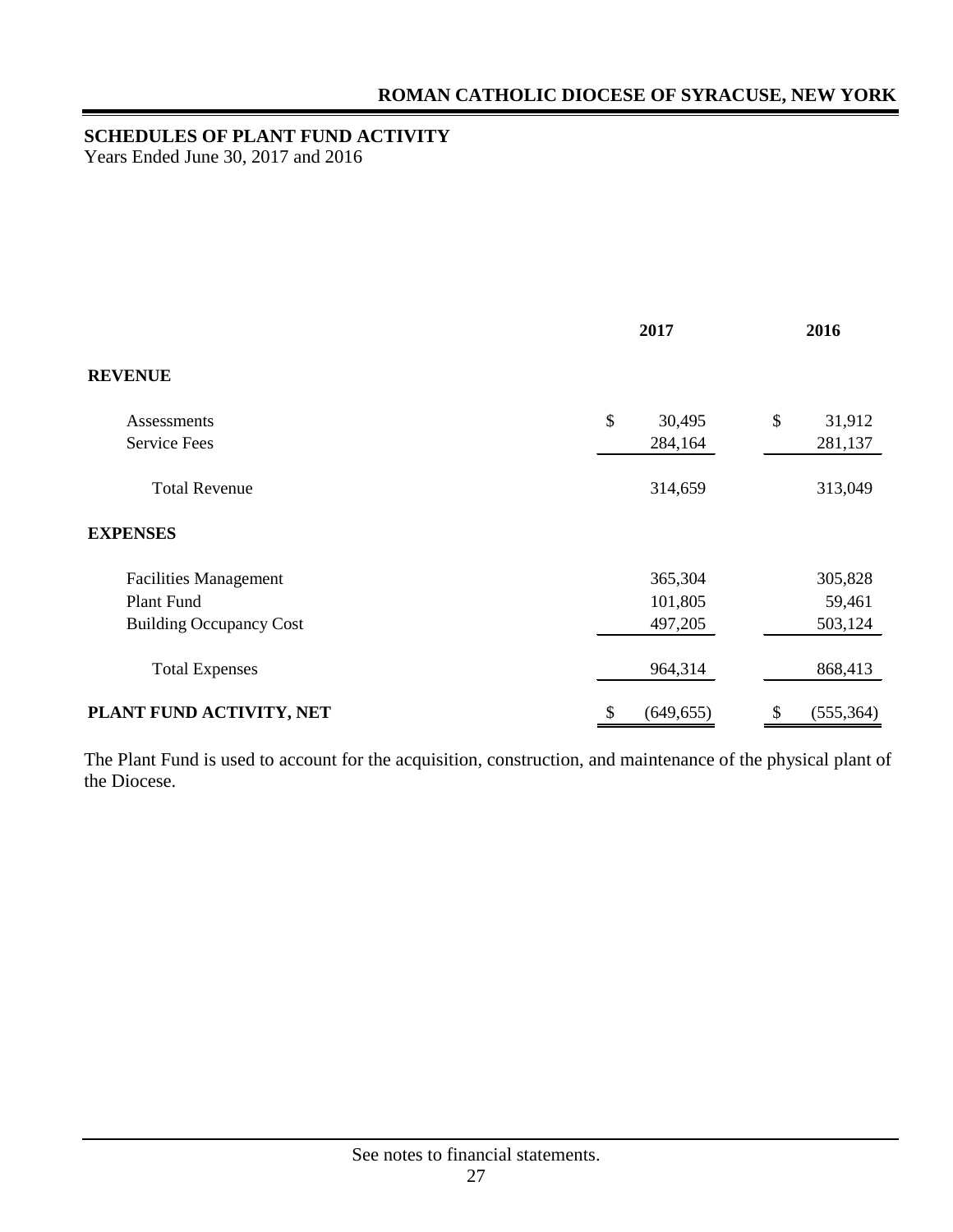## **SCHEDULES OF CENTRAL ADMINISTRATION SUPPORT SERVICES**

Years Ended June 30, 2017 and 2016

|                                              | 2017                     | 2016             |
|----------------------------------------------|--------------------------|------------------|
| <b>REVENUE</b>                               |                          |                  |
| Contributions                                | $\mathsf{\$}$<br>250,262 | \$<br>40,393     |
| Fees - Other Services                        | 52,541                   | 168,265          |
| <b>Affiliation Fees</b>                      | 1,668,820                | 1,580,981        |
| <b>Parish Administration Fees</b>            | 533,274                  | 556,346          |
| <b>Total Revenue</b>                         | 2,504,897                | 2,345,985        |
| <b>EXPENSES</b>                              |                          |                  |
| <b>Executive Management</b>                  | 734,210                  | 668,165          |
| Development and Fundraising                  | 505,177                  | 434,306          |
| <b>Information Technology</b>                | 442,531                  | 462,405          |
| Finance and Payroll                          | 549,140                  | 1,060,781        |
| <b>Banking Fees</b>                          | 64,954                   | 47,503           |
| Lay Pension Plan                             | 80,436                   | 74,376           |
| <b>Parish Services</b>                       | 44,555                   | 220,261          |
| <b>Chancery Support Services</b>             | 117,914                  | $\theta$         |
| <b>Central Purchasing</b>                    | 155,503                  | 145,811          |
| Archives                                     | 58,454                   | 55,906           |
| <b>Total Expenses</b>                        | 2,752,874                | 3,169,514        |
| CENTRAL ADMINISTRATION SUPPORT SERVICES, NET | \$<br>(247, 977)         | (823, 529)<br>\$ |

Central administration support services provide support to the programs operated by the Diocese.